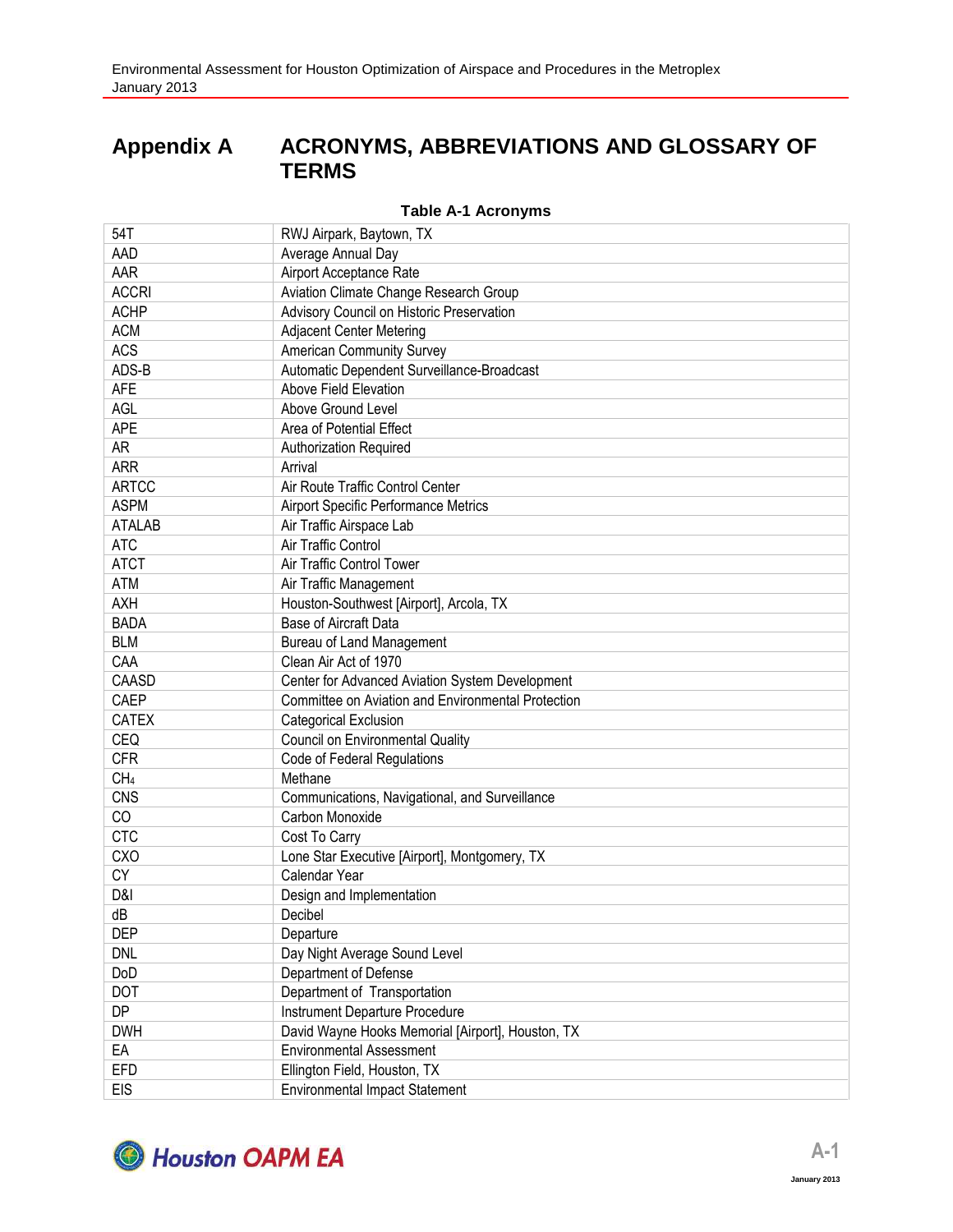| EJ                   | <b>Environmental Justice</b>                                        |
|----------------------|---------------------------------------------------------------------|
| EO                   | <b>Executive Order</b>                                              |
| EPA                  | <b>Environmental Protection Agency</b>                              |
| <b>ESA</b>           | Endangered Species Act of 1973                                      |
| <b>ESRI</b>          | Environmental Systems Research Institute                            |
| <b>ETMS</b>          | <b>Enhanced Traffic Management System</b>                           |
| <b>EUROCONTROL</b>   | European Organization for the Safety of Air Navigation              |
| EYQ                  | Weiser Air Park, Houston, TX                                        |
| FAA                  | <b>Federal Aviation Administration</b>                              |
| FAF                  | Final Approach Fix                                                  |
| <b>FHWA</b>          | Federal Highway Administration                                      |
| <b>FICAN</b>         | Federal Interagency Committee on Aviation Noise                     |
| <b>FICON</b>         | Federal Interagency Committee on Noise                              |
| <b>FTA</b>           | Federal Transit Administration or Federal Transit Act               |
| GA                   | <b>General Aviation</b>                                             |
| <b>GAO</b>           | <b>General Accounting Office</b>                                    |
| <b>GHG</b>           | Greenhouse Gases                                                    |
| <b>GLS</b>           | Scholes International [Airport] at Galveston, Galveston, TX         |
| <b>GPS</b>           | <b>Global Positioning System</b>                                    |
| <b>HAATS</b>         | Houston Area Air Traffic System                                     |
| <b>HAS</b>           | Houston Airport System                                              |
| <b>HFC</b>           | Hyroflourocarbon                                                    |
| HOU                  | William P. Hobby [Airport], Houston, TX                             |
| <b>HPY</b>           | Baytown [Airport], Baytown, TX                                      |
| 190                  | Houston Terminal Radar Approach Control (TRACON)                    |
| IAH                  | George Bush Intercontinental [Airport]/Houston, Houston, TX         |
| <b>ICAO</b>          | International Civil Aviation Organization                           |
| <b>IFP</b>           | <b>Instrument Flight Procedures</b>                                 |
| <b>IFR</b>           | <b>Instrumental Flight Rules</b>                                    |
| <b>IMC</b>           | Instrument Meteorological Conditions                                |
| <b>iTRAEC</b>        | Integrated Terminal Research, Analysis, and Evaluation Capabilities |
| <b>IWS</b>           | West Houston [Airport], Houston, TX                                 |
| L/R                  | Left/Right                                                          |
| <b>LBX</b>           | Texas Gulf Coast Regional Airport, Angleton/Lake Jackson, TX        |
| $L_{eq}$             | <b>Equivalent Sound Level</b>                                       |
| LOA                  | Letter of Agreement                                                 |
| LVJ                  | Pearland Regional [Airport], Houston, TX                            |
| <b>LWCF</b>          | Land and Water Conservation Fund                                    |
| <b>MBTA</b>          | Migratory bird Treaty Act of 1918                                   |
| <b>MOU</b>           | Memorandum of Understanding                                         |
| <b>MSL</b>           | Mean Sea Level                                                      |
| MT CO <sub>2</sub> e | Metric tons of Carbon Dioxide Equivalent                            |
| N <sub>2</sub> O     | Nitrous Oxide                                                       |
| <b>NAAQS</b>         | National Ambient Air Quality Standards                              |
|                      |                                                                     |
| <b>NAS</b>           | National Airspace System                                            |
| <b>NAT</b>           | National Analysis Team                                              |
| <b>NATCA</b>         | National Air Traffic Controllers Association                        |
| <b>NAVAIDS</b>       | Navigation Aids                                                     |
| <b>NEPA</b>          | National Environmental Policy Act of 1969                           |
| NextGen              | Next Generation Air Transportation System                           |

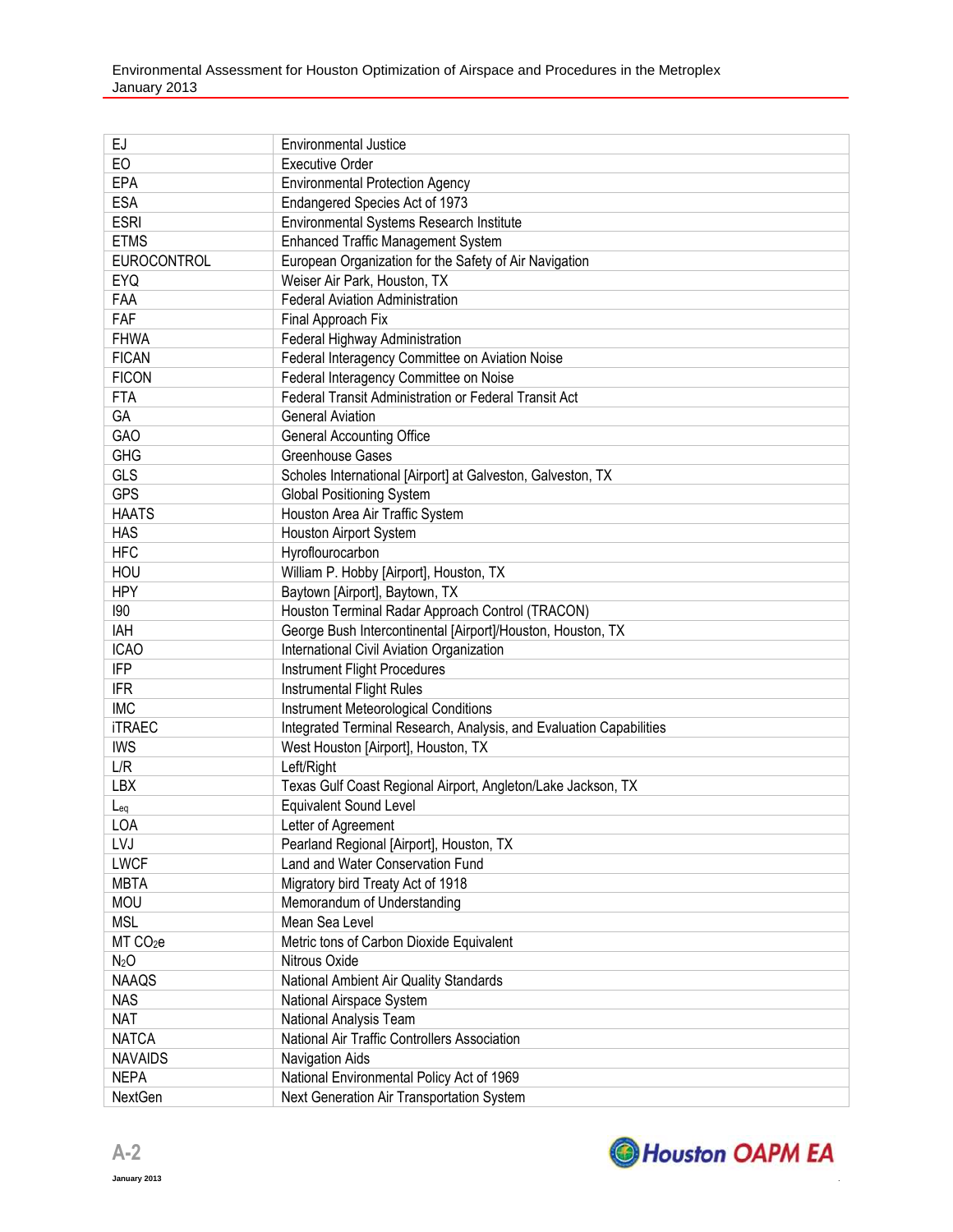| <b>NFGT</b>       | National Forests and Grasslands in Texas                           |
|-------------------|--------------------------------------------------------------------|
| <b>NHPA</b>       | National Historic Preservation Act of 1966                         |
| <b>NIRS</b>       | Noise Integrated Routing Systems                                   |
| <b>NLR</b>        | Noise Level Reduction                                              |
| <b>NM</b>         | <b>Nautical Mile</b>                                               |
| <b>NMFS</b>       | National Marine Fisheries Service                                  |
| NO <sub>2</sub>   | Nitrogen Dioxide                                                   |
| <b>NOP</b>        | National Offload Program                                           |
| <b>NPS</b>        | <b>National Park Service</b>                                       |
| <b>NRHP</b>       | National Register of Historic Places                               |
| <b>NTML</b>       | National Traffic Management Log                                    |
| O <sub>3</sub>    | Ozone                                                              |
| <b>OAPM</b>       | Optimization of the Airspace and Procedures in the Metroplex       |
| <b>ODP</b>        | Obstacle Departure Procedure                                       |
| OPD               | <b>Optimized Profile Descent</b>                                   |
| <b>OST</b>        | OAPM Study Team                                                    |
| <b>PARTNER</b>    | Partnership for Air Transportation Noise & Emissions Reduction     |
| Pb                | Lead                                                               |
| PBN               | Performance Based Navigation                                       |
| <b>PDARS</b>      | Performance Data Analysis and Reporting System                     |
| PM                | <b>Particulate Matter</b>                                          |
| $PM_{10}$         | PM with diameter less than 10 micrometers                          |
| PM <sub>2.5</sub> | PM with diameter less than 2.5 micrometers                         |
| <b>PSA</b>        | Primary Study Area                                                 |
| <b>PTC</b>        | Presumed to Conform                                                |
| <b>RITA</b>       | Research and Innovative Technology Administration                  |
| <b>RNAV</b>       | Area Navigation                                                    |
| <b>RNP</b>        | Required Navigation Performance                                    |
| <b>RTCA</b>       | Radio Technical Commission for Aeronautics                         |
| <b>SEL</b>        | Sound Exposure Level                                               |
| SF <sub>6</sub>   | Sulfur Hexafluoride                                                |
| <b>SGR</b>        | Sugar Land Regional [Airport], Houston, TX                         |
| <b>SHPO</b>       | State Historic Preservation Officer                                |
| <b>SID</b>        | <b>Standard Instrument Departure</b>                               |
| <b>SIP</b>        | State Implementation Plan                                          |
| SO <sub>2</sub>   | Sulfur Dioxide                                                     |
| SOP               | <b>Standard Operating Procedure</b>                                |
| <b>SPL</b>        | Sound Pressure Level                                               |
| <b>SRM</b>        | Safety Risk Management                                             |
| <b>SSA</b>        | Supplemental Study Area                                            |
| <b>STAR</b>       | <b>Standard Terminal Arrival Route</b>                             |
| <b>SUA</b>        | Special Use Airspace                                               |
| <b>SWAP</b>       | Severe Weather Avoidance Procedures                                |
| T00               | Chambers County [Airport], Anahuac, TX                             |
| T41               | La Porte Municipal [Airport], La Porte, TX                         |
| <b>TAF</b>        | <b>Terminal Area Forecasts</b>                                     |
| <b>TARGETS</b>    | Terminal Area Route Generation, Evaluation, Traffic and Simulation |
| <b>TBO</b>        | <b>Trajectory Based Operations</b>                                 |
| <b>TCEQ</b>       | Texas Commission on Environmental Quality                          |
| <b>THC</b>        | <b>Texas Historical Commission</b>                                 |
|                   |                                                                    |

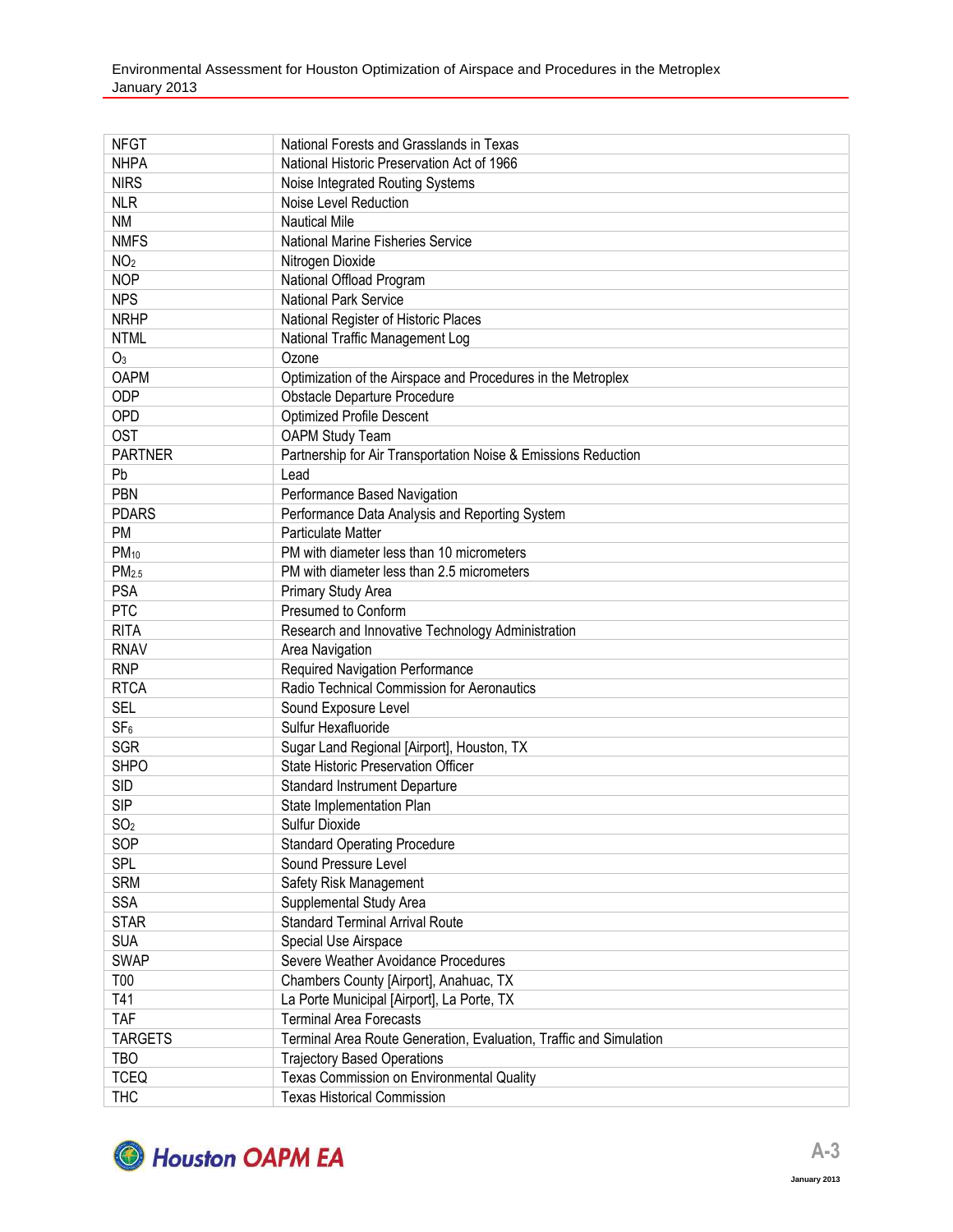| <b>THPO</b>   | <b>Tribal Historic Preservation Officer</b>         |
|---------------|-----------------------------------------------------|
| TIP           | <b>Transportation Improvement Project</b>           |
| <b>TME</b>    | Houston Executive [Airport], Houston, TX            |
| <b>TNRIS</b>  | Texas Natural Resource Information System           |
| <b>TPWD</b>   | Texas Parks and Wildlife Department                 |
| <b>TRACON</b> | Terminal Radar Approach Control                     |
| <b>USC</b>    | United States Code                                  |
| <b>USFS</b>   | <b>US Forest Service</b>                            |
| <b>USFWS</b>  | US Fish and Wildlife Service                        |
| <b>USGS</b>   | <b>US Geological Survey</b>                         |
| <b>VFR</b>    | <b>Visual Flight Rules</b>                          |
| <b>VMC</b>    | <b>Visual Meteorological Conditions</b>             |
| <b>WMA</b>    | Wildlife Management Area                            |
| ZFW           | Fort Worth Air Route Traffic Control Center (ARTCC) |
| ZHU           | Houston Air Route Traffic Control Center (ARTCC)    |
| <b>ZME</b>    | Memphis Air Route Traffic Control Center (ARTCC)    |

#### **Table A-2 Glossary of Terms**

| A-Weighted Sound Level                              | A quantity, in decibels, read from a standard sound-level meter with A-weighting circuitry. The<br>A-weighting scale discriminates against the lower frequencies below 1000 hertz according to a<br>relationship approximating the auditory sensitivity of the human ear. The A-weighted sound level<br>is approximately related to the relative "noisiness" or "annoyance" of many common sounds.                                                                                                                                                                                                    |
|-----------------------------------------------------|-------------------------------------------------------------------------------------------------------------------------------------------------------------------------------------------------------------------------------------------------------------------------------------------------------------------------------------------------------------------------------------------------------------------------------------------------------------------------------------------------------------------------------------------------------------------------------------------------------|
| Acoustics                                           | The science of sound, including the generation, transmission, and effects of sound waves, both<br>audible and inaudible.                                                                                                                                                                                                                                                                                                                                                                                                                                                                              |
| Air Carrier                                         | An entity holding a Certificate of Public Convenience and Necessity issued by the Department<br>of Transportation (DOT) to conduct scheduled air services over specified routes and a limited<br>amount of non-scheduled operations.                                                                                                                                                                                                                                                                                                                                                                  |
| Air Pollutant                                       | Any substance in air that could, in high enough concentration, harm man, other animals,<br>vegetation, or material. Pollutants may include almost any natural or artificial composition of<br>airborne matter capable of being airborne. They may be in gases, particulates, or in<br>combinations thereof. Generally, they fall into two main groups: (1) those emitted directly from<br>identifiable sources and (2) those produced in the air by interaction between two or more<br>primary pollutants, or by reaction with normal atmospheric constituents, with or without photo-<br>activation. |
| Air Route Traffic Control<br>Center (ARTCC, Center) | An FAA facility established to provide air traffic control service to aircraft operating on an<br>Instrument Flight Rules (IFR) flight plan within controlled airspace and principally during the en-<br>route phase of flight. When equipment capabilities and controller workload permit, certain<br>advisory/assistance services may be provided to Visual Flight Rules (VFR).                                                                                                                                                                                                                     |
| Air Taxi                                            | An air carrier certificated in accordance with Federal Aviation Regulations (FAR) Part 135 and<br>authorized to provide, on demand, public transportation of persons and property by aircraft.<br>Generally operates small aircraft "for hire" for specific trips.                                                                                                                                                                                                                                                                                                                                    |
| Air Traffic Control (ATC)                           | A service operated by appropriate authority to promote the safe, orderly, and expeditious flow of<br>air traffic.                                                                                                                                                                                                                                                                                                                                                                                                                                                                                     |
| Aircraft Surveillance Systems                       | Systems set up to enable the ATC system to know the location of an aircraft and where it is<br>heading. Aircraft positions are displayed for controllers as they actively monitor the traffic to                                                                                                                                                                                                                                                                                                                                                                                                      |

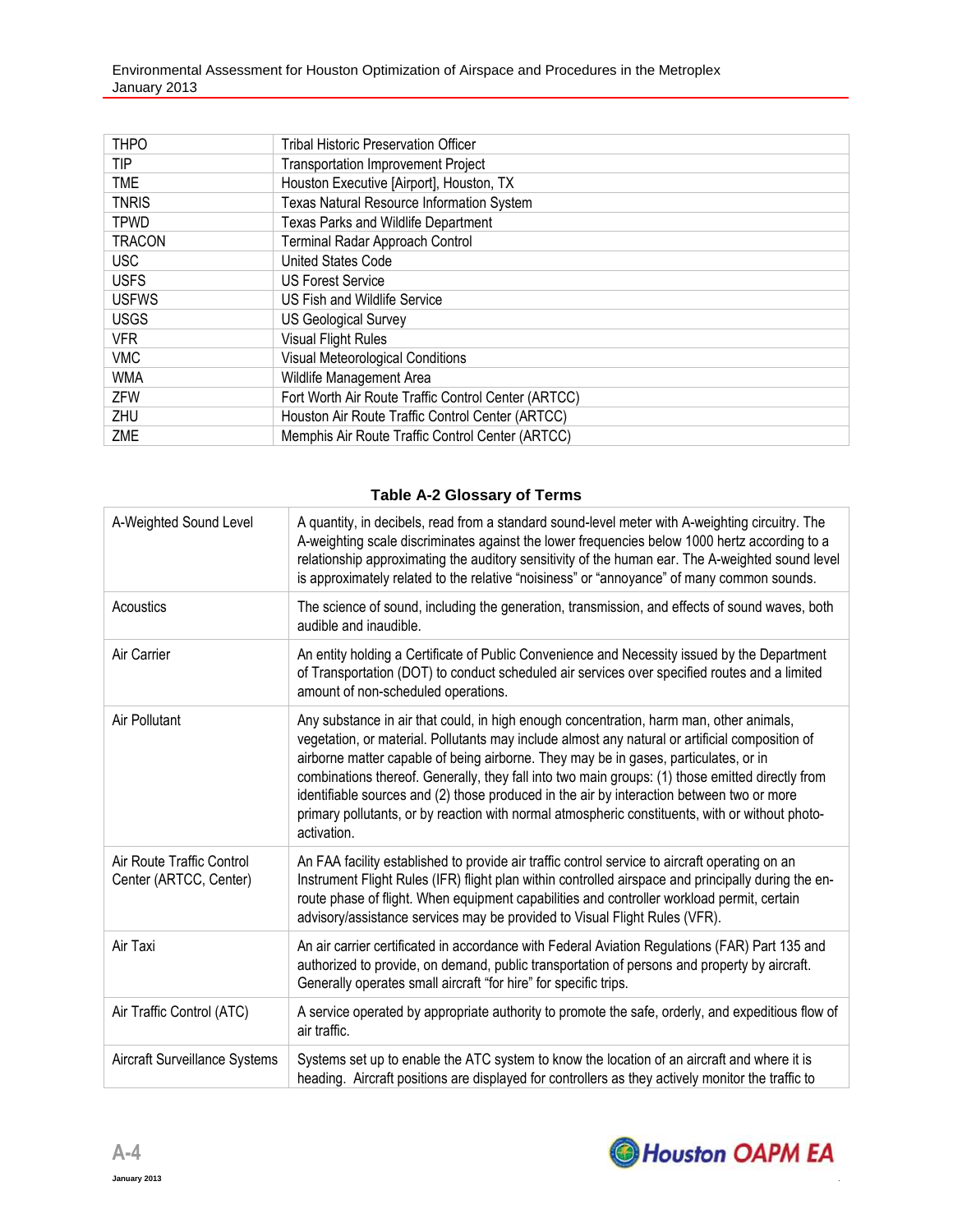|                                             | ensure that aircraft do not violate separation criteria                                                                                                                                                                                                                                                                                                                                                                                                                                                                       |
|---------------------------------------------|-------------------------------------------------------------------------------------------------------------------------------------------------------------------------------------------------------------------------------------------------------------------------------------------------------------------------------------------------------------------------------------------------------------------------------------------------------------------------------------------------------------------------------|
| Airport Traffic Control Tower<br>(ATCT)     | A facility that uses air/ground communications, visual signaling, and other devices to provide<br>ATC services to aircraft operating in the vicinity of an airport. Authorizes aircraft to land or take-<br>off at the airport controlled by the tower regardless of flight plan or weather conditions.                                                                                                                                                                                                                       |
| Airspace                                    | Navigable area used by aircraft for purposes of flight.                                                                                                                                                                                                                                                                                                                                                                                                                                                                       |
| Airway                                      | An area of Class E airspace established in the form of a corridor, the centerline of which is<br>defined by radio navigational aids. The network of airways serving aircraft operations up to but<br>not including 18,000 feet MSL are referred to as "Victor" airways. The network of airways<br>serving aircraft operations at or above 18,000 feet MSL are referred to as "Jet" airways.                                                                                                                                   |
| Altitude                                    | Height above a reference point, usually expressed in feet. Reference points are typically sea<br>level, the ground, or airfield elevation in which case Mean Sea Level (MSL), AGL or AFE further<br>describes the altitude, respectively.                                                                                                                                                                                                                                                                                     |
| Ambient Noise Level                         | The level of noise that is all-encompassing within a given environment for which a single source<br>cannot be determined. It is usually a composite of sounds from many and varied sources near<br>to and far from the receiver.                                                                                                                                                                                                                                                                                              |
| Area Navigation (RNAV)                      | A method of air navigation that permits aircraft to operate on any desired course within a<br>network of station-referenced navigation aids (NAVAIDs), rather than navigating directly to and<br>from the NAVAIDs.                                                                                                                                                                                                                                                                                                            |
| Arithmetic Averaged Sound<br>Pressure Level | The arithmetic sum of a series of sound pressure levels divided by the number of levels<br>included in the sum.                                                                                                                                                                                                                                                                                                                                                                                                               |
| <b>Arrival Stream</b>                       | A sequence of aircraft that are following similar arrival procedures. This can conserve flight<br>distance, reduce congestion, and allow instrument flight plans into airports with limited<br>NAVAIDs.                                                                                                                                                                                                                                                                                                                       |
| <b>Attainment Area</b>                      | An area in which the Federal or state standards for ambient air quality are being achieved.                                                                                                                                                                                                                                                                                                                                                                                                                                   |
| <b>Based Aircraft</b>                       | Active aircraft that are stationed at an airport on a permanent basis.                                                                                                                                                                                                                                                                                                                                                                                                                                                        |
| <b>Block</b>                                | Census blocks are small areas bounded on all sides by visible features such as streets, roads,<br>streams, and railroad tracks, and by invisible boundaries such as city, town, township, and<br>county limits; property lines; and short, imaginary extensions of streets and roads. Blocks are<br>numbered uniquely within each census tract or block numbering area (BNA). A three-digit<br>number identifies a block, sometimes with a single alphabetical suffix. The U.S. Bureau of<br>Census designates census blocks. |
| Centroid                                    | A point representing the geographic center of a US Bureau of Census' census block.                                                                                                                                                                                                                                                                                                                                                                                                                                            |
| Climb                                       | The act or instance of increasing altitude.                                                                                                                                                                                                                                                                                                                                                                                                                                                                                   |
| Conformity                                  | A determination that a project conforms with a State Implementation Plan (SIP) whose purpose<br>is to eliminate or reduce the severity and number of violations of the National Ambient Air<br>Quality Standards; and does not impede the scheduled attainment of such standards.                                                                                                                                                                                                                                             |
| <b>Constructive Use</b>                     | When the proximity impacts (e.g., noise) of a proposed project adjacent to, or near, a Section<br>4(f) property result in substantial impairment of the property                                                                                                                                                                                                                                                                                                                                                              |
| <b>Controlled Airspace</b>                  | Airspace of defined dimensions within which air traffic control service is provided to IFR flights<br>and to VFR flights in accordance with the airspace classification.                                                                                                                                                                                                                                                                                                                                                      |
| Corner-Post Configuration                   | Corner-post Configuration refers to an arrangement of air traffic pathways in a terminal area that<br>brings incoming flights over fixes at four general corners of the terminal area, while outbound                                                                                                                                                                                                                                                                                                                         |

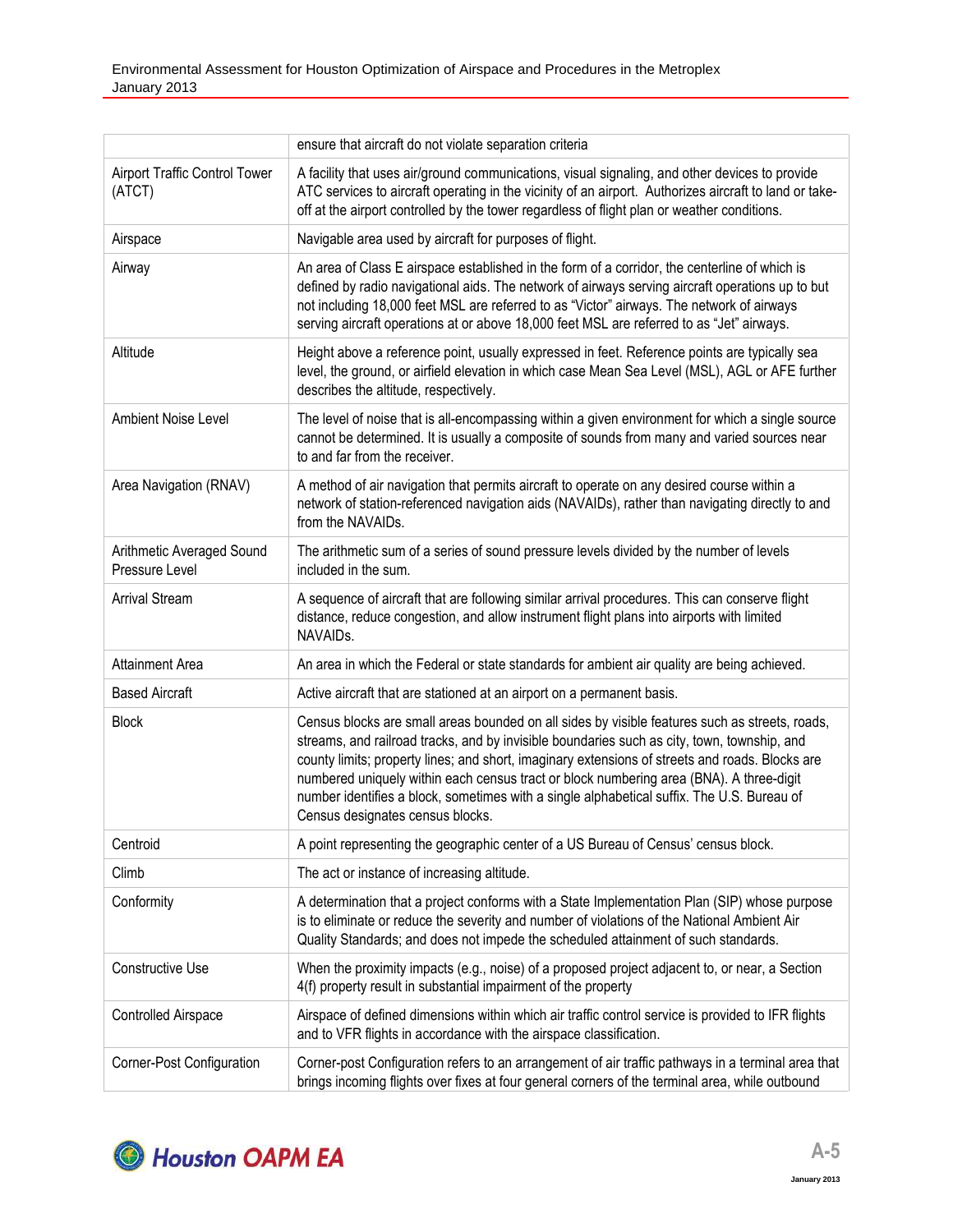|                                         | flights depart between the corners, thus minimizing conflicts between arriving and departing air<br>traffic.                                                                                                                                                                                                                                                                                                                                                                                                                                                                                                                                                                                 |
|-----------------------------------------|----------------------------------------------------------------------------------------------------------------------------------------------------------------------------------------------------------------------------------------------------------------------------------------------------------------------------------------------------------------------------------------------------------------------------------------------------------------------------------------------------------------------------------------------------------------------------------------------------------------------------------------------------------------------------------------------|
| Criteria Pollutants                     | The 1970 amendments to the Clean Air Act required EPA to set National Ambient Air Quality<br>Standards for certain pollutants known to be hazardous to human health. EPA has identified<br>and set standards to protect human health and welfare for six pollutants: ozone, carbon<br>monoxide, total suspended particulates, sulfur dioxide, lead, and nitrogen oxide. The term,<br>"criteria pollutants" derives from the requirement that EPA must describe the characteristics and<br>potential health and welfare effects of these pollutants. It is on the basis of these criteria that<br>standards are set or revised.                                                               |
| Day-Night Average Sound<br>Level (DNL)  | A measure of the annual average noise environment over a 24-hour day. It is the 24-hour,<br>logarithmic- (or energy-) average, A-weighted sound pressure level with a 10-decibel penalty<br>applied to the nighttime event levels that occur between 10 p.m. and 7 a.m.                                                                                                                                                                                                                                                                                                                                                                                                                      |
| De minimis Levels                       | De minimis is defined as lacking significance or importance, or so minor as to be disregarded.<br>De minimis levels are minimum air pollutant levels and vary according to the type of pollutant<br>and severity of the non-attainment area. Unless state minimums are lower than Federal, these<br>levels are consistent for all conformity determinations. The calculation of total project emissions<br>is made and compared to these de minimis cutoffs. If the emissions for a pollutant are above de<br>minimis, the project requires a conformity determination. All emissions from the project must be<br>analyzed and found to conform, not only those above the de minimis levels. |
| Decibel (dB)                            | Commonly used to define the level produced by a sound source. The decibel scale is<br>logarithmic (e.g., when the scale goes up by ten, the perceived level is twice as loud)                                                                                                                                                                                                                                                                                                                                                                                                                                                                                                                |
| Departure                               | The act of an aircraft taking off from an airport.                                                                                                                                                                                                                                                                                                                                                                                                                                                                                                                                                                                                                                           |
| Departure Procedure (DP)                | A preplanned IFR ATC departure procedure printed for pilot use in graphic and/or textual form.<br>DPs provide transition from the terminal to the appropriate en route structure. SIDs are a type<br>of DP.                                                                                                                                                                                                                                                                                                                                                                                                                                                                                  |
| Descent                                 | The process of decreasing altitude.                                                                                                                                                                                                                                                                                                                                                                                                                                                                                                                                                                                                                                                          |
| Design and Implementation<br>Team       | Air traffic controllers and airspace procedures specialists from the Houston TRACON facility and<br>Houston ARTCC, with additional participation by Fort Worth ARTCC personnel and OAPM<br>Program Office personnel.                                                                                                                                                                                                                                                                                                                                                                                                                                                                         |
| Distance Measuring<br>Equipment (DME)   | Equipment installed on an aircraft that provides the distance of the aircraft in relation to a<br>navigation aid as well as ground speed. DME transmitters are often co-located with a Very High<br>Frequency Omni-directional Radio Range Station (VOR), known in this case as a VOR-DME.                                                                                                                                                                                                                                                                                                                                                                                                   |
| Downwind Leg                            | A flight path parallel to the landing runway in the direction opposite to the landing. The<br>downwind leg normally extends between the crosswind leg and the base leg.                                                                                                                                                                                                                                                                                                                                                                                                                                                                                                                      |
| Emissions                               | Pollution discharged into the atmosphere from stationary sources such as smokestacks, surface<br>areas of commercial or industrial facilities, residential chimneys, and from mobile sources such<br>as motor vehicles, locomotives, or aircraft exhausts.                                                                                                                                                                                                                                                                                                                                                                                                                                   |
| En Route Airspace                       | A general term to describe the airspace controlled by an ARTCC.                                                                                                                                                                                                                                                                                                                                                                                                                                                                                                                                                                                                                              |
| Energy-Averaged Sound<br>Pressure Level | The logarithmic sum of the sound power of a series of sound pressure levels divided by the<br>number of levels included in the sum.                                                                                                                                                                                                                                                                                                                                                                                                                                                                                                                                                          |
| Enplanement                             | The total number of revenue passengers boarding aircraft, including originating, stopover, and<br>transfer passengers, in scheduled and non-scheduled services.                                                                                                                                                                                                                                                                                                                                                                                                                                                                                                                              |
| <b>Environmental Assessment</b>         | An EA is a concise document used to describe the environmental impacts of a proposed                                                                                                                                                                                                                                                                                                                                                                                                                                                                                                                                                                                                         |

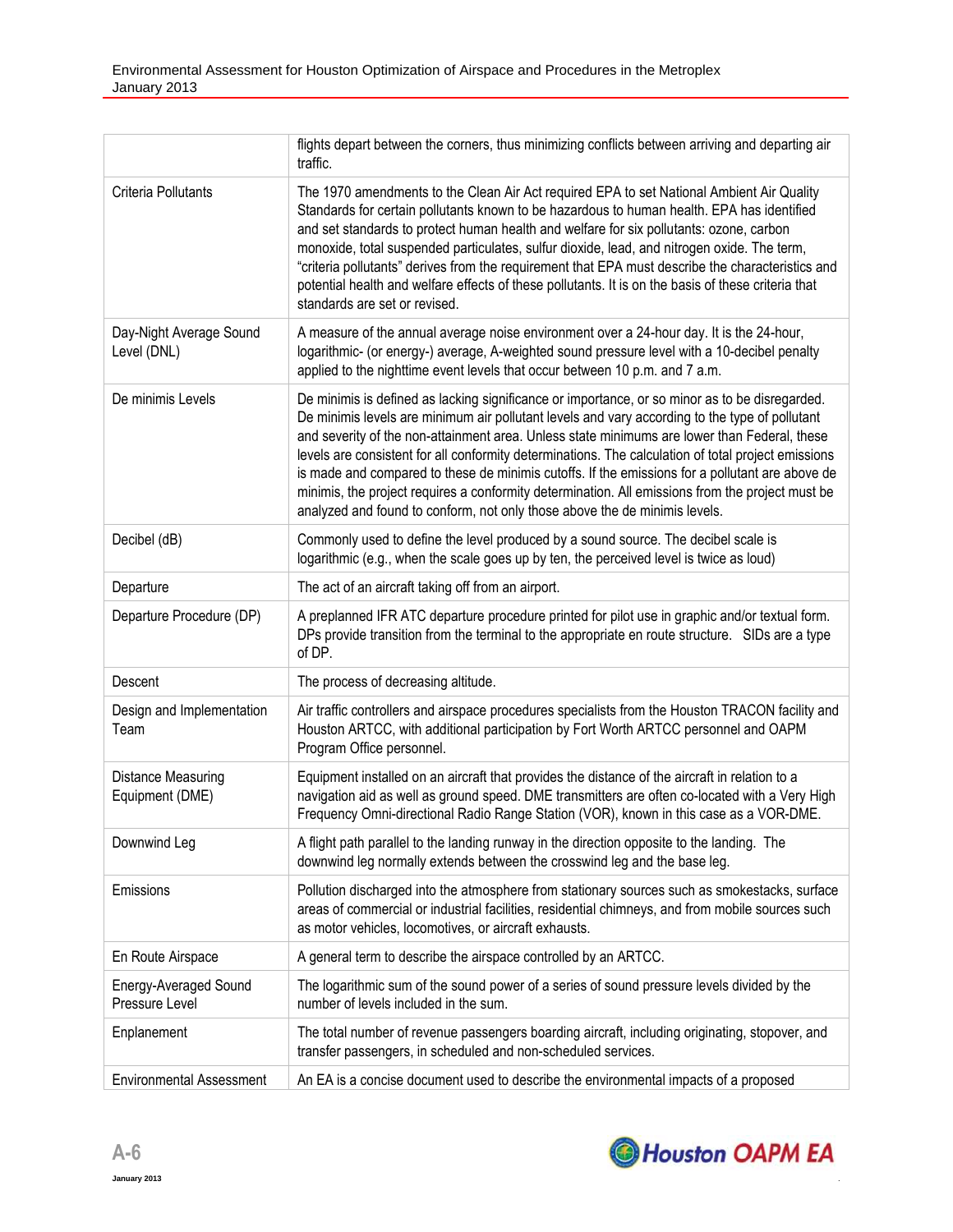| (EA)                                            | Federal action.                                                                                                                                                                                                                                                                                                                                                                                                               |
|-------------------------------------------------|-------------------------------------------------------------------------------------------------------------------------------------------------------------------------------------------------------------------------------------------------------------------------------------------------------------------------------------------------------------------------------------------------------------------------------|
| <b>Environmental Noise</b>                      | Unwanted sound from various outdoor sources that produce noise (e.g., aircraft, cars, trucks,<br>buses, railways, industrial plants, construction activities)                                                                                                                                                                                                                                                                 |
| Equipage                                        | Communication, navigation and surveillance equipment installed on an aircraft                                                                                                                                                                                                                                                                                                                                                 |
| Equivalent Sound Level (Leq)                    | The level of a constant sound, which, in the given situation and time period, has the same<br>average sound energy, as does a time-varying sound. Specifically, equivalent sound level is the<br>energy-averaged sound pressure level of the individual A-weighted sound pressure levels<br>occurring during the time interval.                                                                                               |
| <b>Federal Aviation</b><br>Administration (FAA) | The Federal Aviation Administration (FAA) is the agency of the United States Department of<br>Transportation with primary responsibility for civil aviation. Among its major functions are the<br>regulation of civil aviation to promote safety, fulfill the requirements of national defense and<br>development, and operate a common system of air traffic control and navigation for both civil<br>and military aircraft. |
| Federal Infrastructure<br>Projects Dashboard    | Part of an inter-agency initiative, spearheaded by the Office of Management and Budget, to<br>institutionalize best practices to reduce the amount of time required to make permitting and<br>review decisions and improve environmental and community outcomes                                                                                                                                                               |
| Fix                                             | A geographical position determined by reference to one or more radio NAVAIDS, celestial<br>plotting, or by some other means such as satellite navigation.                                                                                                                                                                                                                                                                     |
| Flight Data Information                         | Specific information used by ATC for an individual flight, including information such as aircraft<br>identification, destination, type, route, and altitude.                                                                                                                                                                                                                                                                  |
| <b>Flight Track</b>                             | The path an aircraft describes over the ground.                                                                                                                                                                                                                                                                                                                                                                               |
| Flow                                            | Describes the direction in which aircraft take-off and land at a particular airport. Aircraft<br>generally take-off and land into the wind. However, other factors (e.g., nearby airports,<br>construction) can also affect flow.                                                                                                                                                                                             |
| Flyways                                         | Migration routes for avian species                                                                                                                                                                                                                                                                                                                                                                                            |
| Frequency (acoustic)                            | The number of oscillations per second completed by a vibrating object.                                                                                                                                                                                                                                                                                                                                                        |
| General Aviation (GA)                           | All civil aviation except scheduled passenger, air taxi and cargo airlines.                                                                                                                                                                                                                                                                                                                                                   |
| <b>Global Positioning System</b><br>(GPS)       | A satellite-based radio positioning and navigation system operated by the U.S. Department of<br>Defense. The system provides highly accurate position and velocity information, and precise<br>time, on a continuous global basis to an unlimited number of properly equipped users.                                                                                                                                          |
| Hand-Off                                        | An action taken to transfer the radar identification of an aircraft from one controller to another.                                                                                                                                                                                                                                                                                                                           |
| Heading                                         | A compass bearing indicating the direction of travel.                                                                                                                                                                                                                                                                                                                                                                         |
| Hertz (Hz)                                      | The unit used to designate frequency; specifically, the number of cycles per second.                                                                                                                                                                                                                                                                                                                                          |
| Household                                       | A household includes all the persons who occupy a housing unit. The occupants may be a<br>single family, one person living alone, two or more families living together, or any other group of<br>related or unrelated persons who share living arrangements.                                                                                                                                                                  |
| Housing Unit                                    | A housing unit is a house, apartment, a mobile home or trailer, a group of rooms or a single<br>room occupied as separate living quarters or, if vacant, intended for occupancy as separate<br>living quarters.                                                                                                                                                                                                               |
| Houston OAPM Airports                           | These are the airports that are the subject of the Proposed Action.                                                                                                                                                                                                                                                                                                                                                           |
| Hydrocarbons (HC)                               | Chemical compounds that consist entirely of carbon and hydrogen.                                                                                                                                                                                                                                                                                                                                                              |

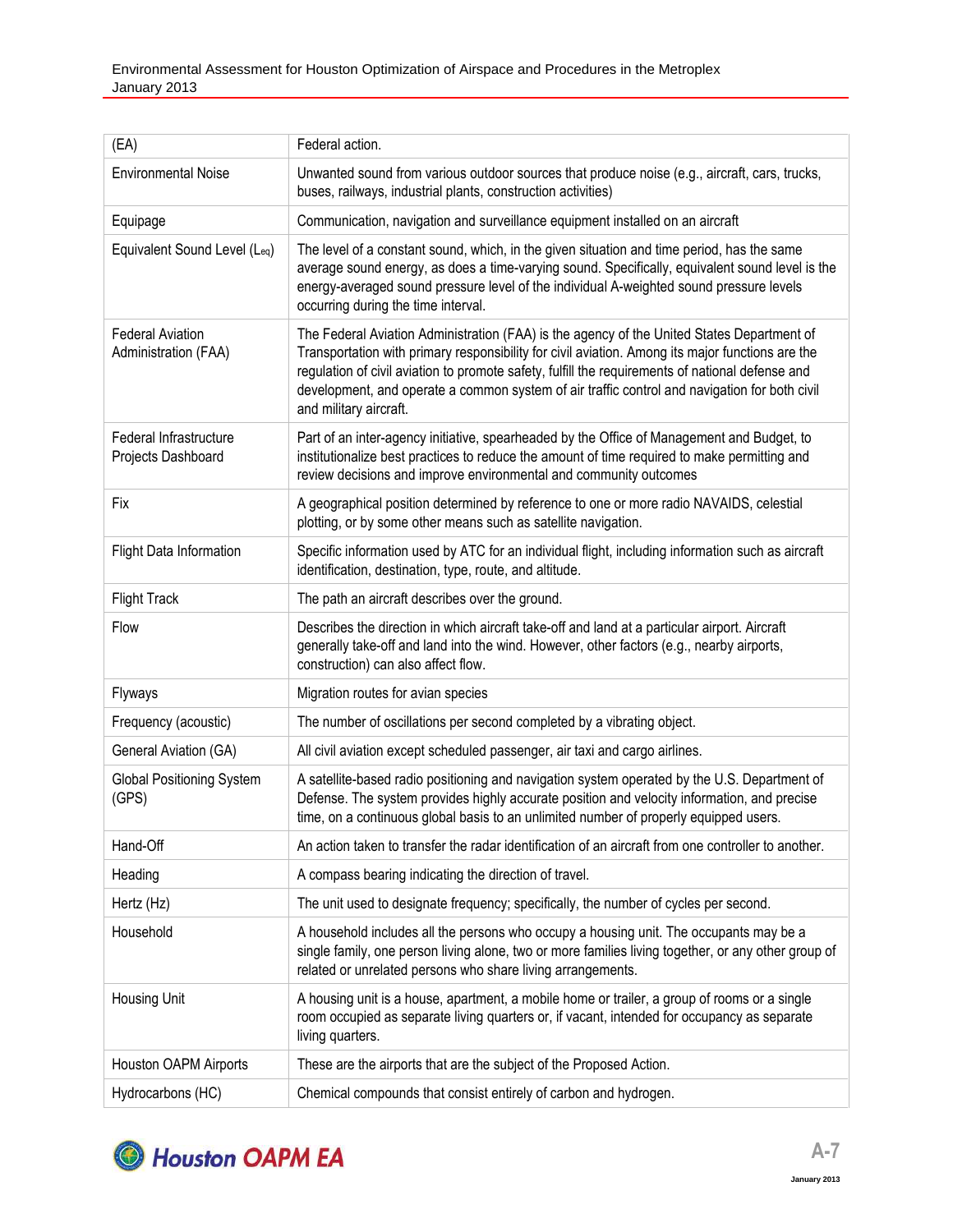| Instrument Approach<br>Procedure                  | A series of predetermined maneuvers for the orderly transfer of an aircraft under instrument<br>flight conditions from the beginning of the initial approach to a land or to a point from which a<br>landing may be made visually. It is prescribed and approved for a specific airport by a<br>competent authority                                                                                                      |
|---------------------------------------------------|--------------------------------------------------------------------------------------------------------------------------------------------------------------------------------------------------------------------------------------------------------------------------------------------------------------------------------------------------------------------------------------------------------------------------|
| <b>Instrument Departure</b><br>Procedure          | A preplanned instrument flight rule (IFR) departure procedure published for pilot use, in graphic<br>or textual format, that provides obstruction clearance from the terminal area to the appropriate<br>en route structure. There are two types of DP, Obstacle Departure Procedure (ODP), printed<br>either textually or graphically, and, Standard Instrument Departure (SID), which is always<br>printed graphically |
| Instrument Flight Rules (IFR)                     | Rules governing the procedures for conducting instrument flight in aircraft. Also a term used by<br>pilots and controllers to indicate type of flight plan.                                                                                                                                                                                                                                                              |
| Instrument Meteorological<br>Conditions (IMC)     | Weather conditions expressed in terms of visibility, distance from clouds, and cloud ceilings<br>during which all aircraft are required to operate using Instrument Flight Rules (IFR).                                                                                                                                                                                                                                  |
| Integrated Noise Model (INM)                      | A computer program developed, updated and maintained by the Federal Aviation Administration<br>to evaluate aircraft noise impacts in the vicinity of airports.                                                                                                                                                                                                                                                           |
| In-Trail Spacing                                  | The distance between two aircraft on an identical route; one aircraft is following another.                                                                                                                                                                                                                                                                                                                              |
| <b>Invasive Species</b>                           | Invasive species are organisms (usually transported by humans) that successfully establish<br>themselves in, and then overcome, otherwise intact, pre-existing native ecosystems.                                                                                                                                                                                                                                        |
| Knots                                             | Speed measured in nautical miles per hour.                                                                                                                                                                                                                                                                                                                                                                               |
| Level-off                                         | The process by which an aircraft that is climbing or descending transitions to a constant altitude.<br>This can be done once the aircraft reaches its cruise altitude in the en route environment, or as<br>a series of steps taken as the aircraft transition to/from the en route environment to guarantee<br>adequate separation from other aircraft.                                                                 |
| Loudness                                          | The attribute of an auditory sensation in terms of which sounds may be ordered on a scale<br>extending from soft to loud. Loudness depends primarily upon the sound pressure of the source,<br>but it also depends upon the frequency and waveform of the source.                                                                                                                                                        |
| Low-Income                                        | A person whose median household income is at or below the Department of Health and Human<br>Services poverty guidelines                                                                                                                                                                                                                                                                                                  |
| Mean Sea Level (MSL)                              | The height of the surface of the sea for all stages of the tide, used as a reference for elevations<br>or altitude of aircraft flight. Also called sea level datum.                                                                                                                                                                                                                                                      |
| Metroplex                                         | A geographic area containing several airports serving major metropolitan areas and a diversity<br>of aviation stakeholders                                                                                                                                                                                                                                                                                               |
| National Airspace System<br>(NAS)                 | The common network of air navigation facilities, equipment and services, airports or landing<br>areas; aeronautical charts, information and services; rules, regulations and procedures,<br>technical information, and manpower and material.                                                                                                                                                                            |
| National Ambient Air Quality<br>Standards (NAAQS) | Standards for criteria pollutants established by United States Environmental Protection Agency<br>that apply to outdoor air.                                                                                                                                                                                                                                                                                             |
| Nautical Mile (NM)                                | A measure of distance equal to 1 minute of arc on the earth's surface (approximately 6,076 ft. or<br>approximately 1.15 statute miles).                                                                                                                                                                                                                                                                                  |
| Navigation Aids (NAVAIDs)                         | Any visual or electronic device airborne or on the surface that provides point to point guidance<br>information or position data to aircraft in-flight.                                                                                                                                                                                                                                                                  |
| Next Generation Air                               | A program shifting aircraft procedures from fixed, ground-based radio navigation transmitting                                                                                                                                                                                                                                                                                                                            |

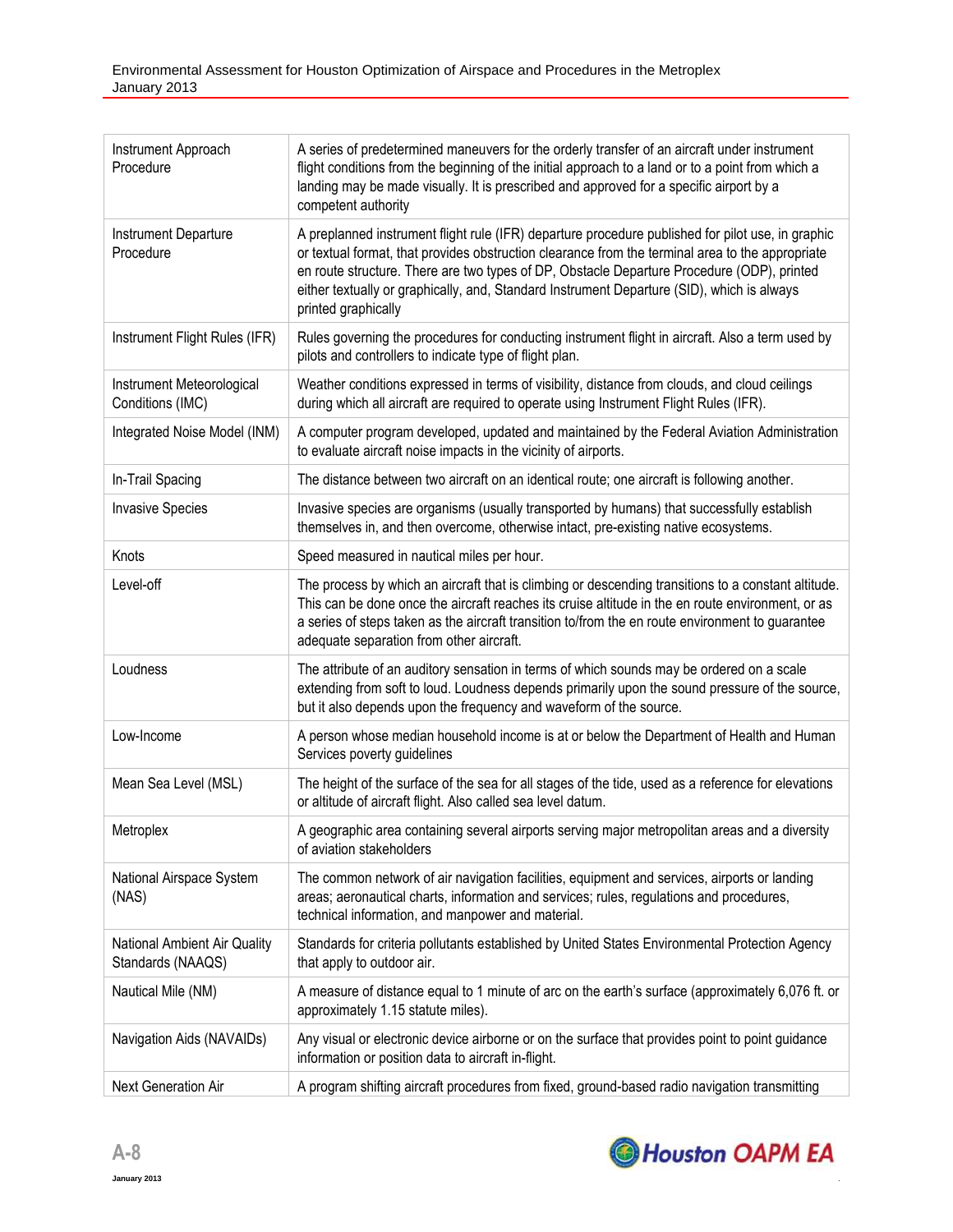| <b>Transportation System</b>              | facilities and radar to satellite, or GPS, navigation and onboard surveillance                                                                                                                                                                                                                                                                                                                                                                                                                                                                              |
|-------------------------------------------|-------------------------------------------------------------------------------------------------------------------------------------------------------------------------------------------------------------------------------------------------------------------------------------------------------------------------------------------------------------------------------------------------------------------------------------------------------------------------------------------------------------------------------------------------------------|
| Noise                                     | Any sound that is undesirable because it interferes with speech and hearing, or is intense<br>enough to damage hearing, or is otherwise annoying.                                                                                                                                                                                                                                                                                                                                                                                                           |
| Noise Abatement Procedure                 | A measure taken to reduce the off-airport impacts of aircraft noise through changes in airport<br>layout or aircraft operations. Noise abatement procedures are generally developed by airport<br>operators in cooperation with the FAA, aircraft operators, pilots, and other aviation interests, to<br>address noise concerns raised by residents and local community officials.                                                                                                                                                                          |
| Noise Exposure                            | The cumulative acoustic stimulation reaching the ear of a person over a specified period of time<br>(e.g., a work shift, a day, a working life, or a lifetime).                                                                                                                                                                                                                                                                                                                                                                                             |
| Noise Integrated Routing<br>System (NIRS) | A computer program developed, updated, and maintained by the FAA to evaluate aircraft noise<br>impact for air traffic actions involving multiple airports over broad geographic areas.                                                                                                                                                                                                                                                                                                                                                                      |
| Non-Attainment Area                       | Areas with levels that exceed one or more of the NAAQS for the criteria pollutants designated in<br>the Clean Air Act.                                                                                                                                                                                                                                                                                                                                                                                                                                      |
| Operation                                 | Landing or take-off of an aircraft.                                                                                                                                                                                                                                                                                                                                                                                                                                                                                                                         |
| Over-flights                              | Aircraft whose flights originate or terminate outside the controlling facility's area that transit the<br>airspace without landing.                                                                                                                                                                                                                                                                                                                                                                                                                         |
| Performance-Based<br>Navigation (PBN)     | Specifies that aircraft Required Navigation Performance (RNP) and Area Navigation (RNAV)<br>systems performance requirements be defined in terms of accuracy, integrity, availability,<br>continuity and functionality required for the proposed operations in the context of a particular<br>airspace, when supported by the appropriate navigation infrastructure.                                                                                                                                                                                        |
| <b>Piston Aircraft</b>                    | Propeller-driven aircraft powered by an internal combustion engine.                                                                                                                                                                                                                                                                                                                                                                                                                                                                                         |
| <b>Power Settings</b>                     | Amount of engine power used by the pilot.                                                                                                                                                                                                                                                                                                                                                                                                                                                                                                                   |
| <b>Procedural Deconfliction</b>           | Defined altitude or lateral restrictions as part of a procedure to keep aircraft from conflicting with<br>other aircraft on different procedures.                                                                                                                                                                                                                                                                                                                                                                                                           |
| Q-route                                   | `Q' is the designator assigned to published RNAV routes used by the United States                                                                                                                                                                                                                                                                                                                                                                                                                                                                           |
| Quadrant                                  | A quarter part of a circle, centered on a NAVAID oriented clockwise from magnetic north.                                                                                                                                                                                                                                                                                                                                                                                                                                                                    |
| Radar (primary)                           | A device which, by measuring the time interval between transmission and reception of radio<br>pulses, and correlating the angular orientation of the radiated antenna beam, or beams in<br>azimuth and/or elevation, provides information on range, azimuth, and /or elevation of objects in<br>the path of the transmitted pulses. Also known as "Primary Radar".                                                                                                                                                                                          |
| Radar (secondary)                         | A radar system in which the object to be detected is fitted with cooperative equipment in the<br>form of a radio receiver/transmitter (transponder). Radar pulses transmitted from the searching<br>transmitter/receiver (interrogator) site are received in the cooperative equipment and used to<br>trigger a distinctive transmission from the transponder. This reply transmission, rather than a<br>reflected signal, is then received back at the interrogator site for processing and display at an<br>ATC facility. Also known as a "Radar Beacon". |
| Radial                                    | A magnetic bearing extending from a VOR/VORTAC/TACAN navigation facility.                                                                                                                                                                                                                                                                                                                                                                                                                                                                                   |
| Required Navigation<br>Performance (RNP)  | A type of performance-based navigation (PBN) that allows an aircraft to fly a specific path<br>between two 3-dimensionally defined points in space. RNP differs from Area Navigation (RNAV)<br>systems in that there is a requirement for on-board performance monitoring and alerting                                                                                                                                                                                                                                                                      |

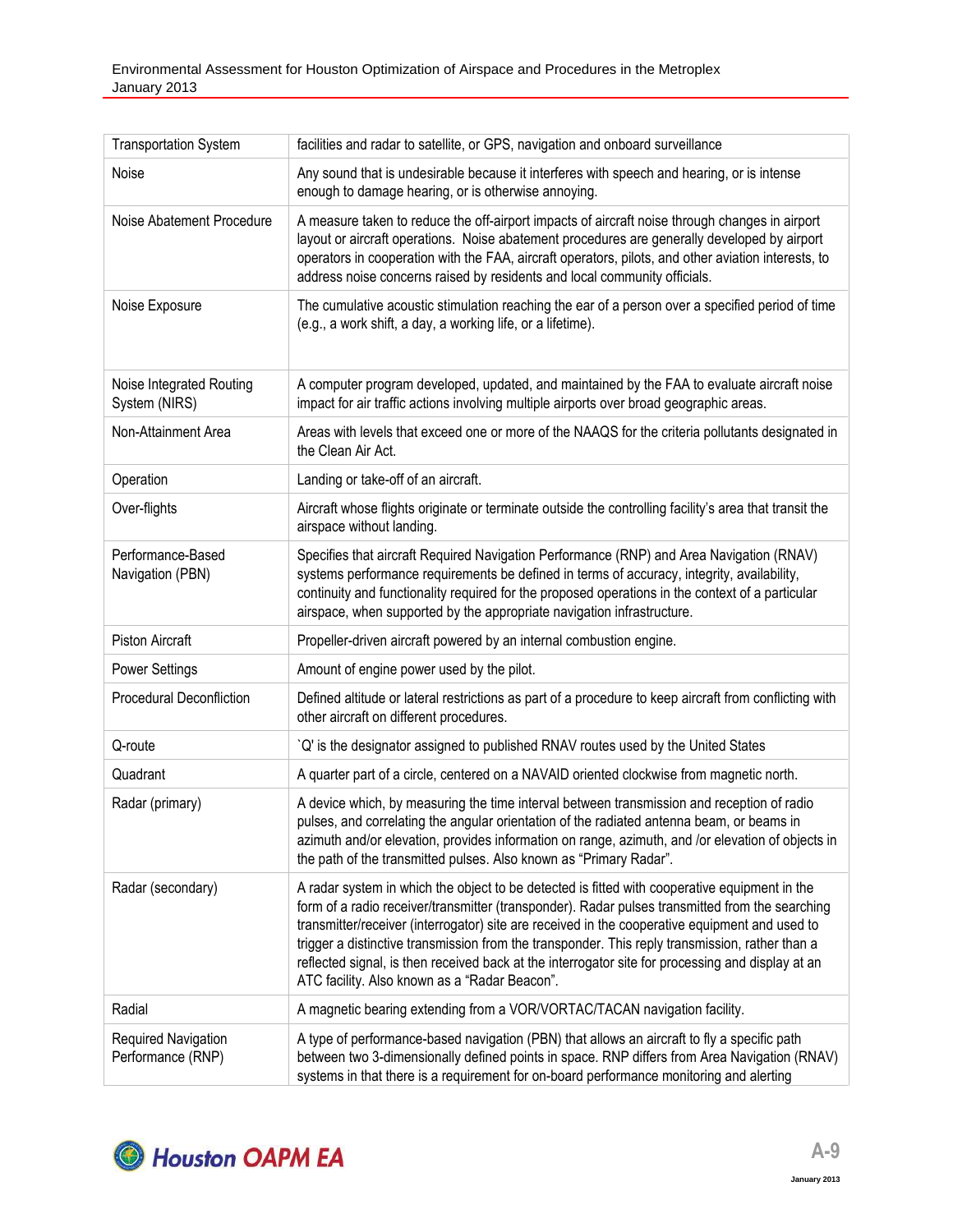|                                                    | specification.                                                                                                                                                                                                                                                                                                                                                      |
|----------------------------------------------------|---------------------------------------------------------------------------------------------------------------------------------------------------------------------------------------------------------------------------------------------------------------------------------------------------------------------------------------------------------------------|
| Satellite Navigation                               | See Global Positioning System (GPS).                                                                                                                                                                                                                                                                                                                                |
| Section 4(f)                                       | A property that may be protected under special provisions of the U.S. Department of<br>Transportation Act, 49 USC 303(c).                                                                                                                                                                                                                                           |
| Sector                                             | A defined volume of airspace, including both lateral and vertical limits, in which an air traffic<br>controller is responsible for the safe movement of air traffic. A TRACON's or ARTCC's airspace<br>is comprised of multiple sectors.                                                                                                                            |
| Separation                                         | Required FAA minimum spacing between aircraft.                                                                                                                                                                                                                                                                                                                      |
| Sequencing                                         | A process used to merge air traffic into an orderly flow.                                                                                                                                                                                                                                                                                                           |
| Sound Exposure Level (SEL)                         | A time-integrated metric (i.e., continuously summed over a time period) that quantifies the total<br>energy in the A-weighted sound level measured during a transient noise event. The time period<br>for this measurement is generally taken to be that between the moments when the A-weighted<br>sound level is 10 dB below the maximum.                         |
| Sound Pressure Level                               | A measure, in decibels, of the magnitude of the sound. Specifically, the sound pressure level of<br>a sound that is 10 times the logarithm to the base 10 of the ratio of the squared pressure of this<br>sound to the squared reference pressure. The reference pressure is usually taken to be 20<br>micropascals. See also Energy-Averaged Sound Pressure Level. |
| Source (acoustic)                                  | The object that generates the sound.                                                                                                                                                                                                                                                                                                                                |
| Standard Instrument<br>Approach Procedure (SIAP)   | A series of predetermined maneuvers for the orderly transfer of an aircraft under instrument<br>flight conditions from the beginning of the initial approach to a land or to a point from which a<br>landing may be made visually. It is prescribed and approved for a specific airport by a<br>competent authority                                                 |
| Standard Instrument<br>Departure Procedure (SID)   | A preplanned instrument flight rule (IFR) departure procedure published for pilot use, in graphic<br>or textual format, that provides obstruction clearance from the terminal area to the appropriate<br>en route structure.                                                                                                                                        |
| <b>Standard Terminal Arrival</b><br>(STAR)         | A preplanned instrument flight rule (IFR) air traffic control arrival procedure published for pilot<br>use in graphic and/or textual form. STAR's provide transition from the en route structure to an<br>outer fix or an instrument approach fix/arrival waypoint in the terminal area.                                                                            |
| Statute Mile (SM)                                  | A measure of distance equal to 5,280 feet.                                                                                                                                                                                                                                                                                                                          |
| Sulfur Dioxide (SO2)                               | Sulfur dioxide typically results from combustion processes, refining of petroleum, and other<br>industrial processes.                                                                                                                                                                                                                                               |
| T-Route                                            | T-routes are available for use by RNAV equipped aircraft from 1,200 feet above the surface (or<br>in some instances higher) up to but not including 18,000 ft. mean sea level (MSL).                                                                                                                                                                                |
| <b>Tactical Separation</b>                         | The separation of aircraft by air traffic control instruction versus procedural deconfliction.                                                                                                                                                                                                                                                                      |
| <b>Terminal Area</b>                               | A general term used to describe airspace in which approach control service or airport traffic<br>control service is provided.                                                                                                                                                                                                                                       |
| <b>Terminal Radar Approach</b><br>Control (TRACON) | An FAA ATC facility that uses radar and two-way radio communication to provide separation of<br>air traffic within a specified geographic area in the vicinity of one or more large airports.                                                                                                                                                                       |
| Threshold of Significance                          | A threshold of significance is a quantitative or qualitative standard, or set of criteria, pursuant to<br>which the significance of a given environmental effect may be determined. These standards or<br>criteria are established by the lead government agency performing a NEPA review, in this case<br>the FAA.                                                 |

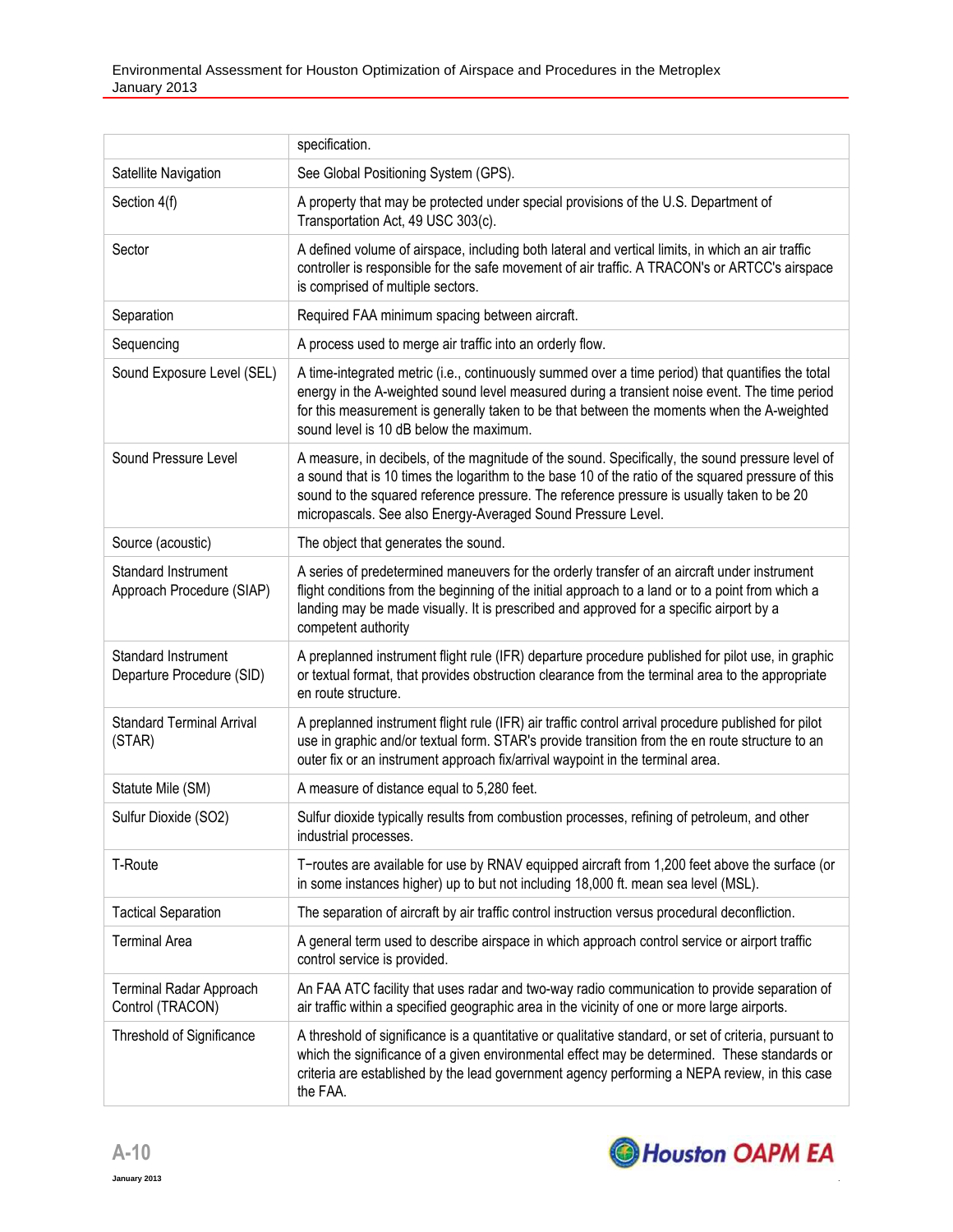| Time Above (TA or TALA)                                                                           | The TA noise metric provides the duration in minutes for which aircraft-related noise exceeded a<br>specified A-weighted sound level. If not stated otherwise, TA pertains to a 24-hour day. (e.g., A<br>TA65 [or TALA65] of 17 minutes means that 65 dB was exceeded for a total of 17 minutes of<br>the course of a 24-hour day.) |
|---------------------------------------------------------------------------------------------------|-------------------------------------------------------------------------------------------------------------------------------------------------------------------------------------------------------------------------------------------------------------------------------------------------------------------------------------|
| Topography                                                                                        | The configuration of a surface including its relief and the position of its natural and man-made<br>features.                                                                                                                                                                                                                       |
| <b>Turboprop Aircraft</b>                                                                         | An aircraft whose main propulsive force is provided by a propeller driven by a gas turbine.<br>Additional propulsive force may be provided by gas discharged from the turbine exhaust.                                                                                                                                              |
| Uncontrolled Airspace                                                                             | Class G airspace (uncontrolled) is that portion of airspace that has not been designated as<br>(controlled) Class A, Class B, Class C, Class D, or Class E airspace                                                                                                                                                                 |
| Vector                                                                                            | Heading instructions issued by ATC to provide navigational guidance by radar.                                                                                                                                                                                                                                                       |
| Victor Airway                                                                                     | An airspace area established in the form of a corridor, the centerline of which is defined by radio<br>navigational aids.                                                                                                                                                                                                           |
| Very High Frequency Omni-<br>directional Radio Range<br>Station (VOR)                             | A ground-based electronic navigation aid transmitting very high frequency navigation signals,<br>360° in azimuth, oriented from magnetic North. Distance Measuring Equipment (DME) may be<br>installed. Used as a basis for navigation in the National Airspace System.                                                             |
| Very High Frequency Omni-<br>directional Range with<br><b>Tactical Air Navigation</b><br>(VORTAC) | A navigation aid providing VOR azimuth, TACAN azimuth, and TACAN distance measuring<br>equipment (DME) at one site. The most common form of radio navigation currently in use.                                                                                                                                                      |
| Visual Flight Rules (VFR)                                                                         | Rules that govern the procedures for conducting flight under visual conditions. The term 'VFR' is<br>also used in the United States to indicate weather conditions that are equal to or greater than<br>minimum VFR requirements. In addition, it is used by pilots and controllers to indicate type of<br>flight plan.             |
| Visual Meteorological<br>Conditions (VMC)                                                         | Weather conditions expressed in terms of visibility, distance from cloud, and ceiling, equal to or<br>better than specified minima.                                                                                                                                                                                                 |
| Volatile Organic Compound<br>(VOC)                                                                | Any organic compound that participates in atmospheric photochemical reactions except those<br>designated by EPA as having negligible photochemical reactivity.                                                                                                                                                                      |

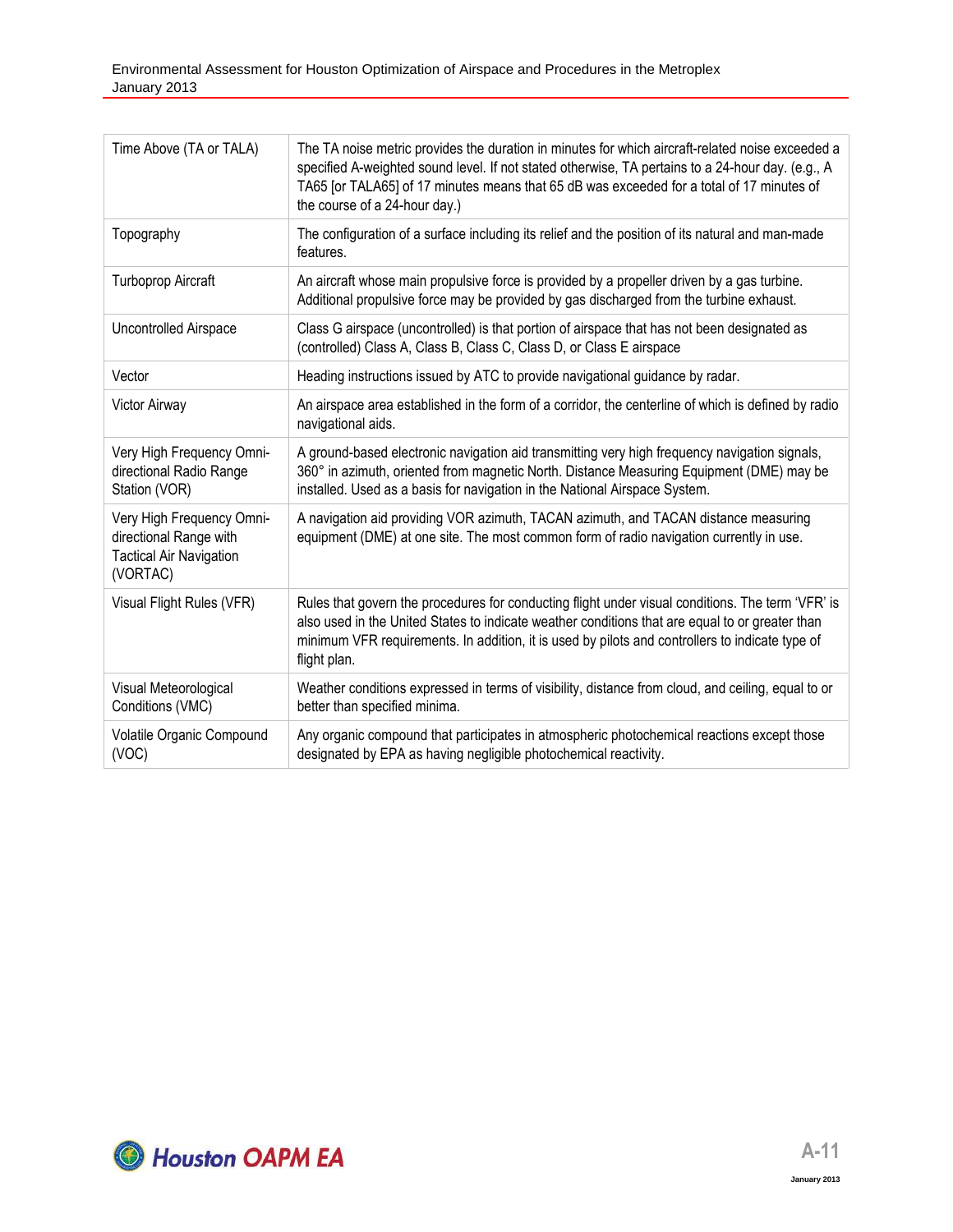*(This page intentionally left blank)*

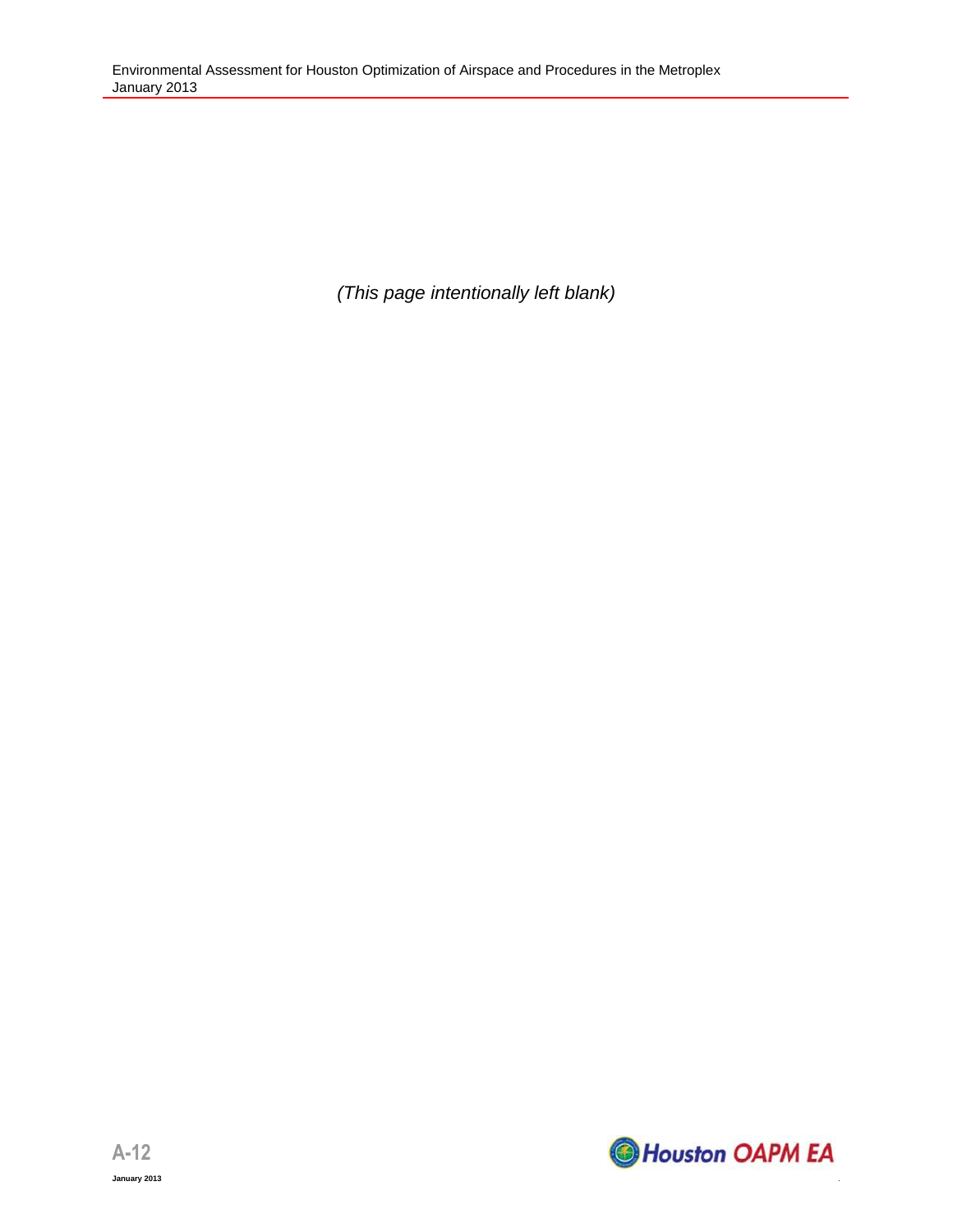# **Appendix B REFERENCES**

Bat Conservation International. "BCI Species Profiles: Tadarida brasiliensis." http://www.batcon.org/index.php/all-about-bats/speciesprofiles.html?task=detail&species=1738&country=43&state=all&family=all&start=25.

BirdLife International. www.birdlife.org. 2012.

Bradley, P.V., M.J. O'Farrell, J.A. Williams, and J.E. Newmark, editors. "The Revised Nevada Bat Conservation Plan." Nevada Bat Working Group. Reno, Nevada. 2006.

Dolbeer, Richard A. "Height Distribution of Birds Recorded by Collisions with Civil Aircraft." *The Journal of Wildlife Management* 70 (2006): 1345-1350.

Federal Infrastructure Projects Permitting Dashboard. NextGen Infrastructure Initiative – Houston Metroplex (OAPM). http://permits.performance.gov/projects/nextgeninfrastructure-initiative-houston-metroplex-oapm.

GRA, Incorporated and Inter*VISTAS* Consulting LLC. *The Economic Impact of International Commercial Air Service at William P. Hobby Airport.* A report prepared for the Houston Airport System (HAS), May 9, 2012.

Johnson, Daniel L., Alan H. Marsh, and Cyril M. Harris. "Chapter 5, Acoustical Measurement Instruments." In *Handbook of Acoustical Measurements and Noise Control*, *Third Edition,* edited by Cyril, M. Harris. Acoustical Society of America. 1997.

Maurice, Lourdes Q. and David S. Lee. "Chapter 5, Aviation Impacts on Climate." In *Final Report of the International Civil Aviation Organization (ICAO) Committee on Aviation and Environmental Protection (CAEP) Workshop October 29 – November 2, 2007.*

McCracken, Gary F. "Bats Aloft: A Study of High-Altitude Feeding." *BATS Magazine,* 14(3): p. 7-10. Fall 1996.

Melrose, Alan. "European ATM and Climate Adaptation: A Scoping Study." In "Chapter 6, Adaptation" of *Environmental Report 2010.* International Civil Aviation Organization (2010). 195-198.

NatureServe. "Explorer." http://www.natureserve.org/explorer/.

Parks and Wildlife Code. "Protection of Bats." *Texas Statutes.* 2001. §1, Subchapter B, Subsection 63.101.

Sprong, K. "Benefits Estimation of RNAV SIDs and STARs at Atlanta." The Mitre Corporation. June 2006.

Texas Parks and Wildlife Department. "Wildlife." http://www.tpwd.state.tx.us/huntwild/wild/.

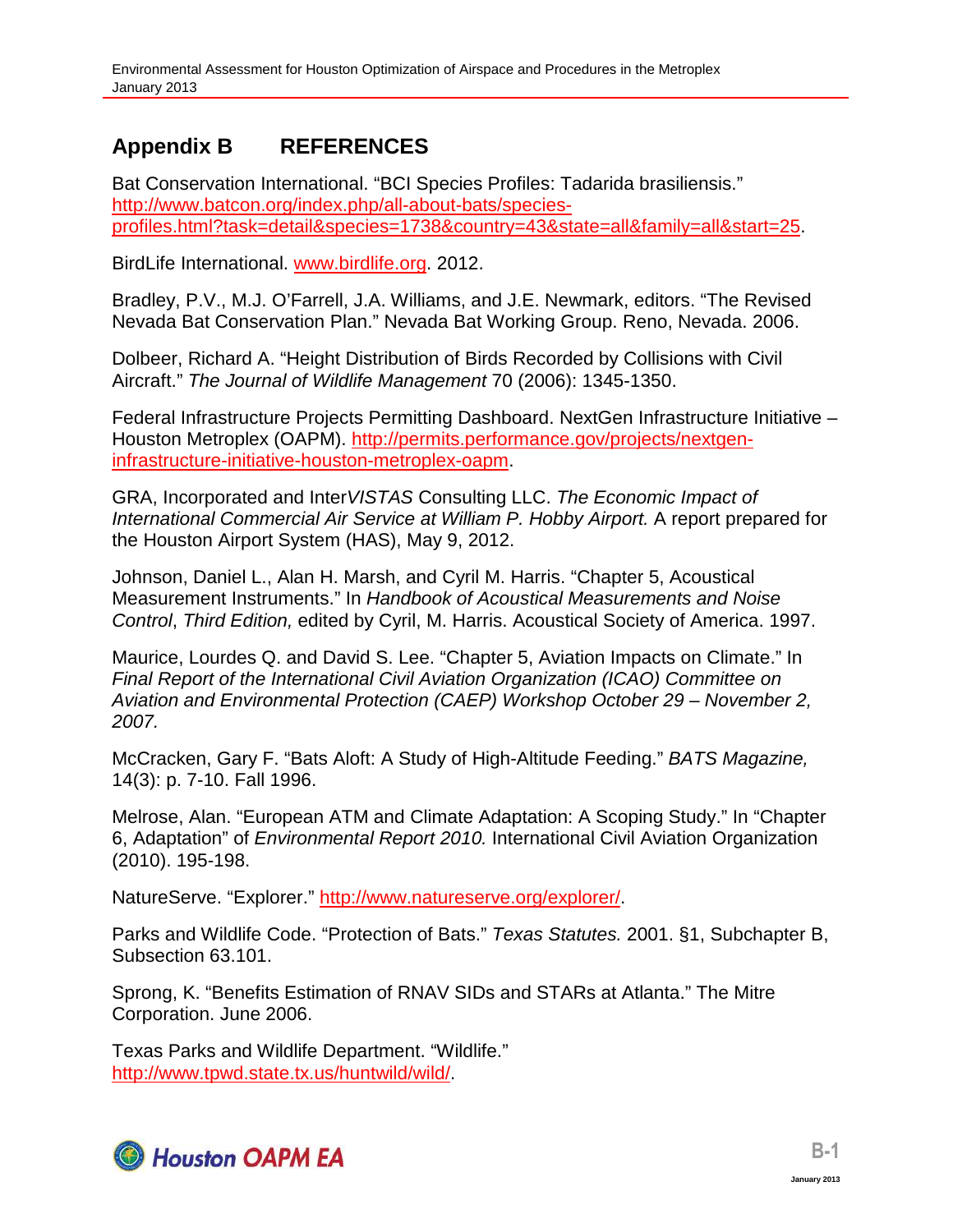*The Public Health and Welfare, Air Pollution Prevention and Control, U.S. Code.* Title 42, §§ 7401-7461q.

*Transportation, Aviation Programs, U.S. Code.* Title 49, §40103

U.S. Census Bureau. 2010 Census Data. ftp://ftp2.census.gov/geo/pvs/tiger2010st/. December 14, 2010.

U.S. Congress. House. Committee on Energy and Commerce. Subcommittee on Energy and Power. *Hearing on EPA Regulation of Greenhouse Gases: Opening Statement of Regina McCarthy, Assistant Administrator for Air and Radiation, U.S. Environmental Protection Agency.* 112th Cong., 2nd sess., June 29, 2012.

U.S. Council on Environmental Quality. "Memorandum for Heads of Federal Departments and Agencies: Draft NEPA Guidance on Consideration of the Effects of Climate Change and Greenhouse Gas Emissions." February 18, 2010.

U.S. Department of the Interior. Geological Survey. National Elevation Dataset. http://ned.usgs.gov/. August 2006.

U.S. Department of the Interior. Geological Survey. Northern Prairie Wildlife Research Center. "House Bat Management." http://www.npwrc.usgs.gov/resource/mammals/housebat/discuss.htm. August 2006.

U.S. Department of Transportation Order. Order 5610.2(a). "Department of Transportation Actions to Address Environmental Justice in Minority and Low-Income Populations." April 15, 1997.

U.S. Department of Transportation. Federal Aviation Administration. *Fact Sheet – NextGen Goal: Performance-Based Navigation.* March 12, 2010. http://www.faa.gov/news/fact sheets/news story.cfm?newsId=10856

U.S. Department of Transportation. Federal Aviation Administration. *Pilot-Controller Glossary.* July 26, 2012.

U.S. Department of Transportation. Federal Aviation Administration. Order 1050.1E, Change 1. "Environmental Impacts: Policies and Procedures." March 20, 2006.

U.S. Department of Transportation. Federal Aviation Administration. Order 1050.1E, Change 1, Guidance Memo #3. "Considering Greenhouse Gases and Climate under the National Environmental Policy Act (NEPA): Interim Guidance." January 12, 2012.

U.S. Department of Transportation. Federal Aviation Administration. Order JO 7400.2J. "Procedures for Handling Airspace Matters." February 9, 2012.

U.S. Department of Transportation. Federal Aviation Administration. Form 5010. "Airport Master Record Forms."

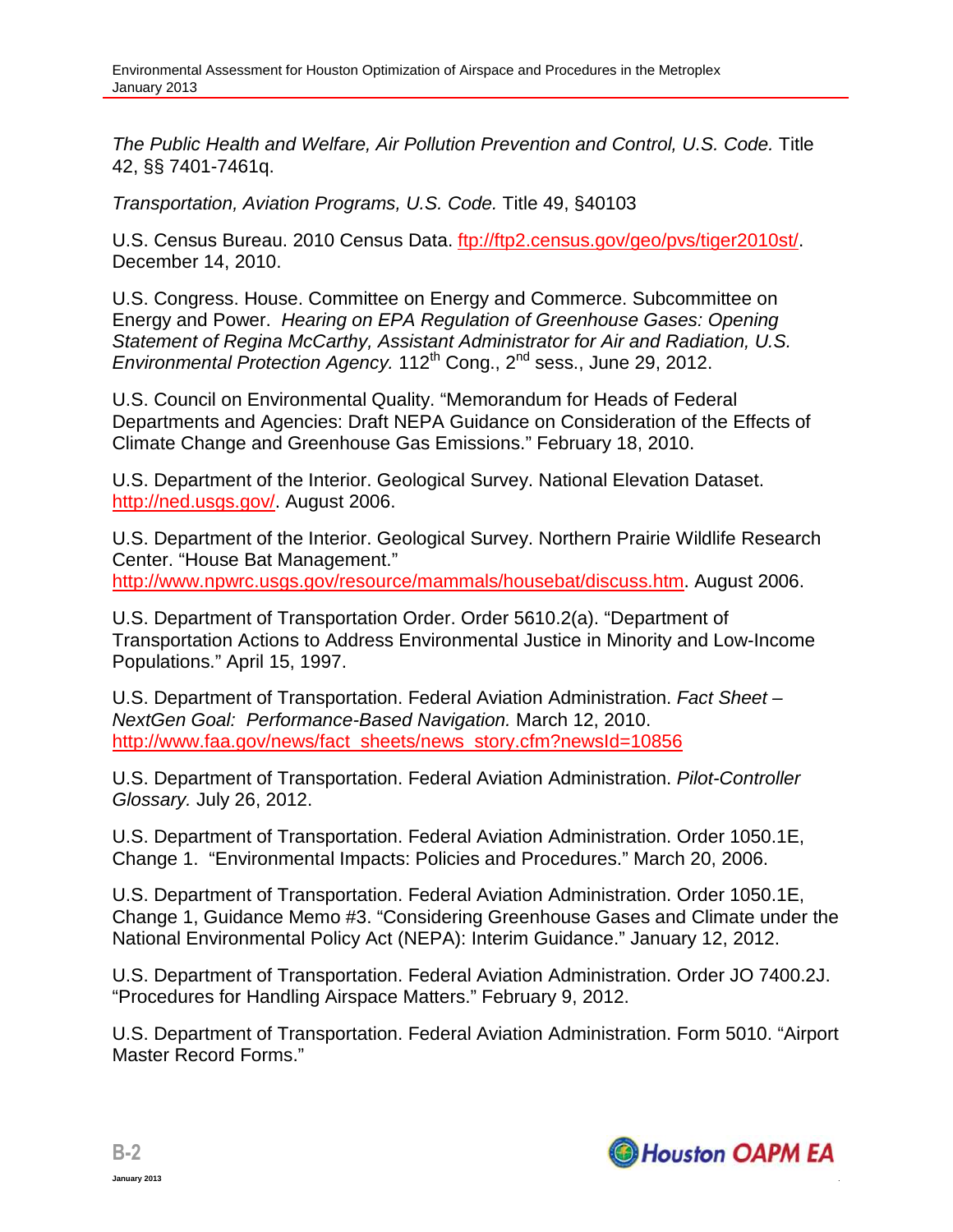U.S. Department of Transportation. Federal Aviation Administration. Order 7110.65T. "Air Traffic Control Aeronautical Information Manual, Change 1." August 3, 2006.

U.S. Department of Transportation. Federal Aviation Administration. "Integrated Noise Model Version 7.0 User's Guide." April 2007.

U.S. Department of Transportation. Federal Aviation Administration. "Integrated Noise Model Version 7.0 Technical Manual." January 2008.

U.S. Department of Transportation. Federal Aviation Administration. "Area Equivalent Method Version 7.0 User's Guide." January 2008.

U.S. Department of Transportation. Federal Aviation Administration. Notice 7210.360. "Noise Screening Procedures for Certain Air Traffic Actions Above 3,000 Feet AGL." September 14, 1990

U.S. Department of Transportation. Federal Aviation Administration. "NextGen National Environmental Policy Act ("NEPA") Plan." December 2011.

U.S. Department of Transportation. Federal Aviation Administration. Aeronautical Navigation Products. http://www.faa.gov/air traffic/flight info/aeronav/.

U.S. Department of Transportation. Federal Aviation Administration. Terminal Area Forecast. http://aspm.faa.gov/main/taf.asp.

U.S. Department of Transportation. Federal Aviation Administration. "Integrated Noise Model."

http://www.faa.gov/about/office org/headquarters offices/apl/research/models/inm mod el/.

U.S. Department of Transportation. Federal Aviation Administration. "FAA Wildlife Strike Database and Reporting System." http://wildlifemitigation.tc.faa.gov/wildlife/default.aspx.

U.S. Environmental Protection Agency. "AirData." http://www.epa.gov/airdata/.

U.S. Environmental Protection Agency. "Community Noise." Prepared by Wyle Laboratories. December 1971.

U.S. Environmental Protection Agency. "Endangerment and Cause or Contribute Findings for Greenhouse Gases under Section 202(a) of the Clean Air Act." http://www.epa.gov/climatechange/endangerment/.

U.S. Environmental Protection Agency. "Environmental Justice." http://www.epa.gov/environmentaljustice/.

U.S. Environmental Protection Agency. "Information on Levels of Environmental Noise Requisite to Protect Public Health and Welfare with an Adequate Margin of Safety." March 1974.

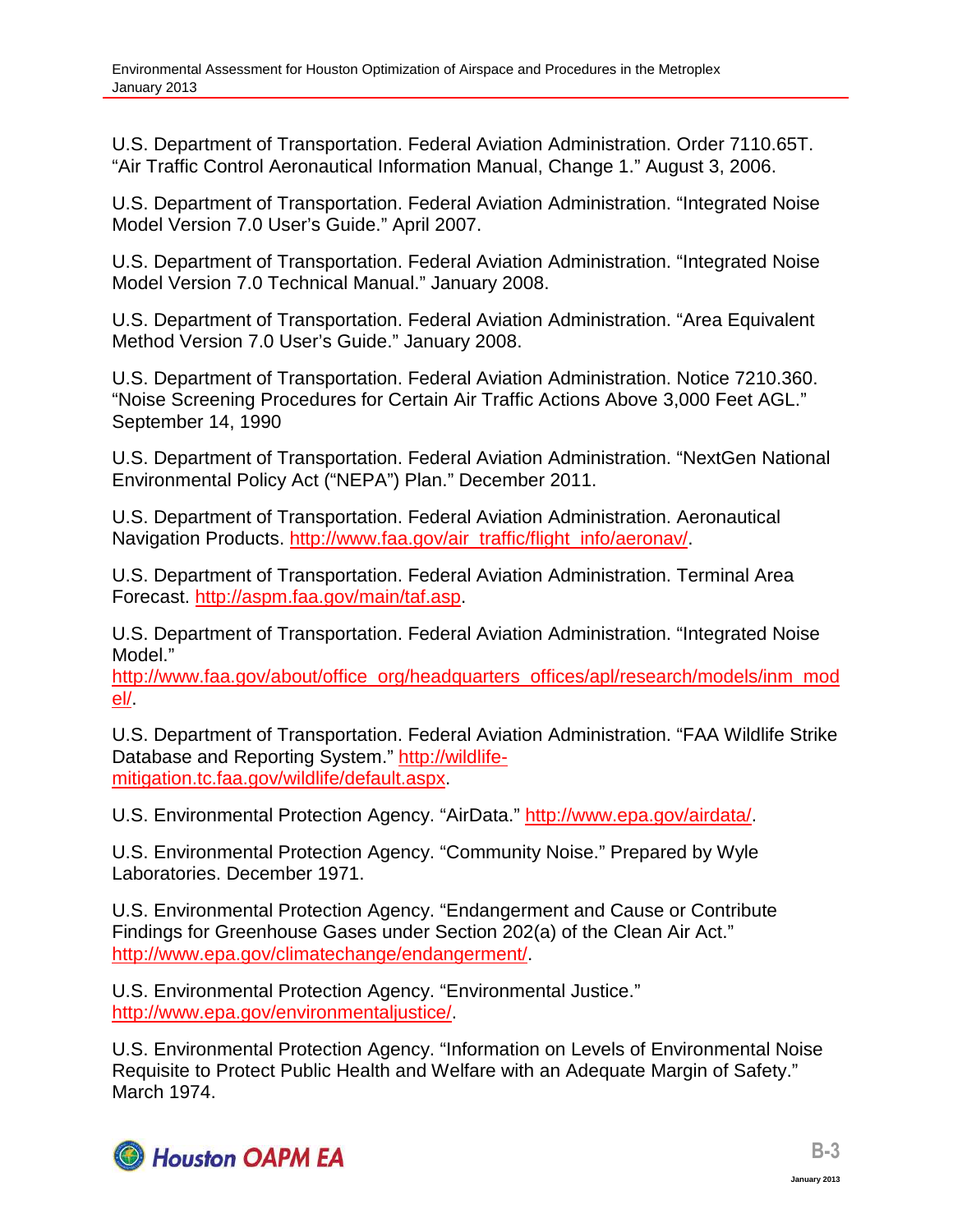U.S. Environmental Protection Agency. "National Ambient Air Quality Standards (NAAQS)." http://www.epa.gov/air/criteria.html.

U.S. Environmental Protection Agency. "The Green Book Nonattainment Areas for Criteria Pollutants." http://www.epa.gov/air/oaqps/greenbk/index.html. July 20, 2012

U.S. Federal Interagency Committee on Aviation Noise. "Federal Agency Review of Selected Airport Noise Analysis Issues". August 1992.

U.S. Federal Interagency Committee on Aviation Noise. "Effects of Aviation Noise on Awakenings from Sleep." June 1997.

U.S. Fish and Wildlife Service. "Bird Species of the United States and its Territories and Their Protection Under the Migratory Bird Treaty Act." April 11, 2012.

U.S. Fish and Wildlife Service. "Endangered Species Program: Find Endangered Species." http://www.fws.gov/endangered/.

U.S. Fish and Wildlife Service. "Migratory Bird Flyways." http://www.fws.gov/migratorybirds/Flyways.html.

U.S. Fish and Wildlife Service. "Official Number of Protected Migratory Bird Species Climbs to More than 1,000."

http://www.fws.gov/news/NewsReleases/showNews.cfm?newsId=1A6C3012-D22E-4F75-ABD98CD33992DD42. March 1, 2010.

U.S. Government Accountability Office. "Aviation and Climate Change: Aircraft Emissions Expected to Grow, but Technological and Operational Improvements and Government Policies Can Help Control Emissions (GAO-09-554)." June 2009.

U.S. National Archives and Records Administration. "Delayed Update of the HHS Poverty Guidelines for the Remainder of 2010." *Federal Register* 75, no. 148 (August 2010).

U.S. National Archives and Records Administration. "Federal Presumed to Conform Actions Under General Conformity." *Federal Register 72*, no. 145 (July 2007).

U.S. National Archives and Records Administration. *Code of Federal Regulations.* Title 40. Protection of Environment. 2012.

U.S. National Archives and Records Administration. *Code of Federal Regulations.* Title 40, "Protection of Environment." Part 50, "National Primary and Secondary Ambient Air Quality Standards." 1971.

U.S. National Archives and Records Administration. *Code of Federal Regulations.* Title 14, "Aeronautics and Space." Part 91, "General Operating and Flight Rules." 1989.

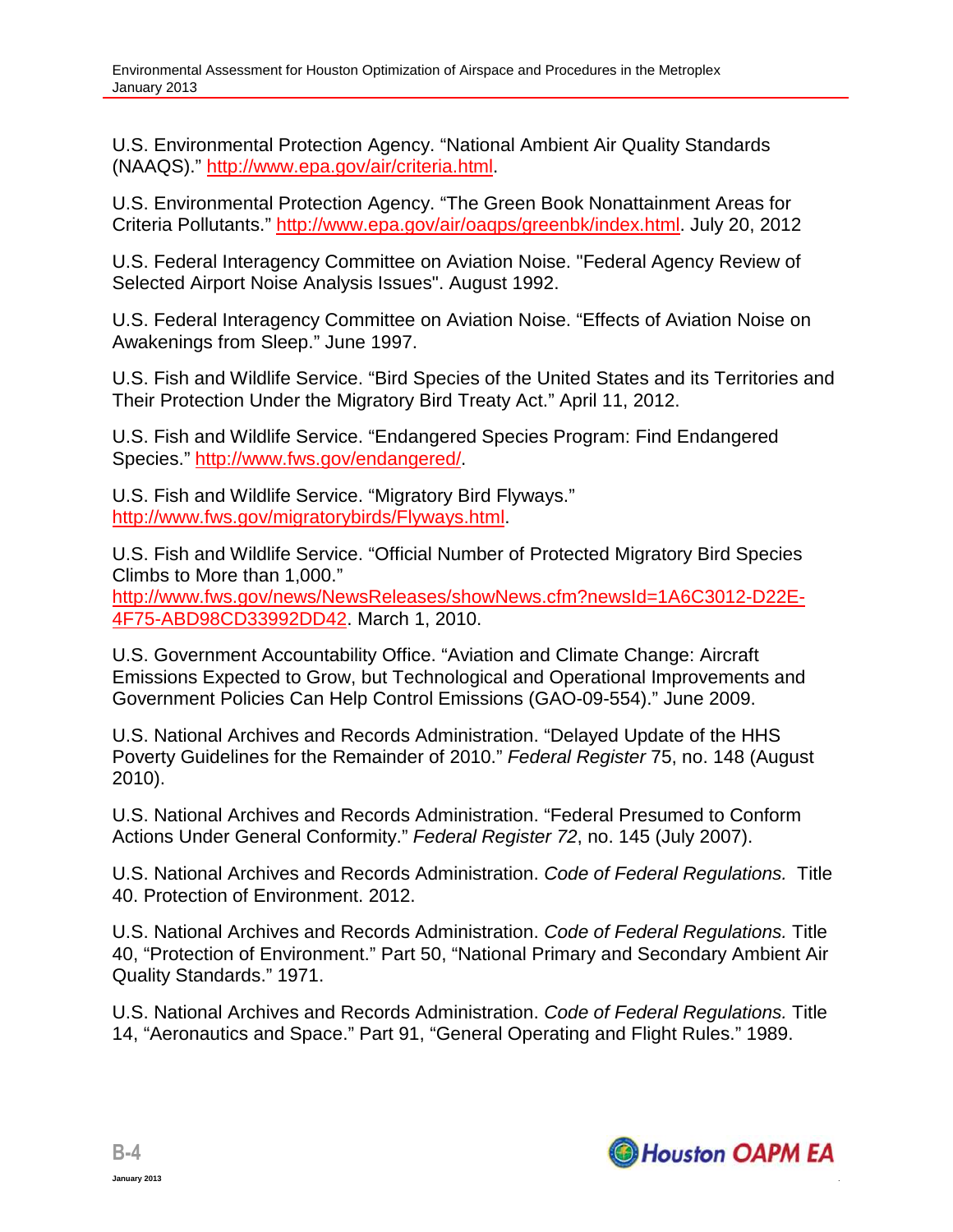U.S. National Archives and Records Administration. *Code of Federal Regulations.* Title 3, Executive Order no. 13186. "Responsibilities of Federal Agencies to Protect Migratory Birds." June 13, 2012.

U.S. National Archives and Records Administration. *Code of Federal Regulations.* Title 14, "Aeronautics and Space." Part 150. "Airport Noise Compatibility Planning." 1984.

U.S. National Archives and Records Administration. *Code of Federal Regulations.* Title 36, "Parks, Forestry and Public Property." Part 800. "Protection of Historic Properties." 2000.

U.S. National Archives and Records Administration. *Code of Federal Regulations.* Title 24, "Housing and Urban Development." Part 51, "Environmental Criteria and Standards." 1979.

U.S. National Coordination Office for Space-Based Positioning, Navigation, and Timing. GPS.gov. "GPS Accuracy." http://www.gps.gov/systems/gps/performance/accuracy/. February 17, 2012.

U.S. National Oceanic and Atmospheric Administration. National Climatic Data Center. "Dataset 3505: Global Integrated Surface Hourly Data." http://www.ncdc.noaa.gov/oa/documentlibrary/surface-doc.html#3505.

White House. "Federal Greenhouse Gas Accounting and Reporting Guidance, Revision 1." June 4, 2012.

White House. "Presidential Memorandum: Speeding Infrastructure Development through More Efficient and Effective Permitting and Environmental Review." August 31, 2011.

Williams, Timothy C., Leonard C. Ireland, and Janet M. Williams. "High Altitude Flights of the Free-Tailed Bat, Tadarida Brasiliensis, Observed with Radar." *Journal of Mammalogy*. 54 (1973): 807-821.

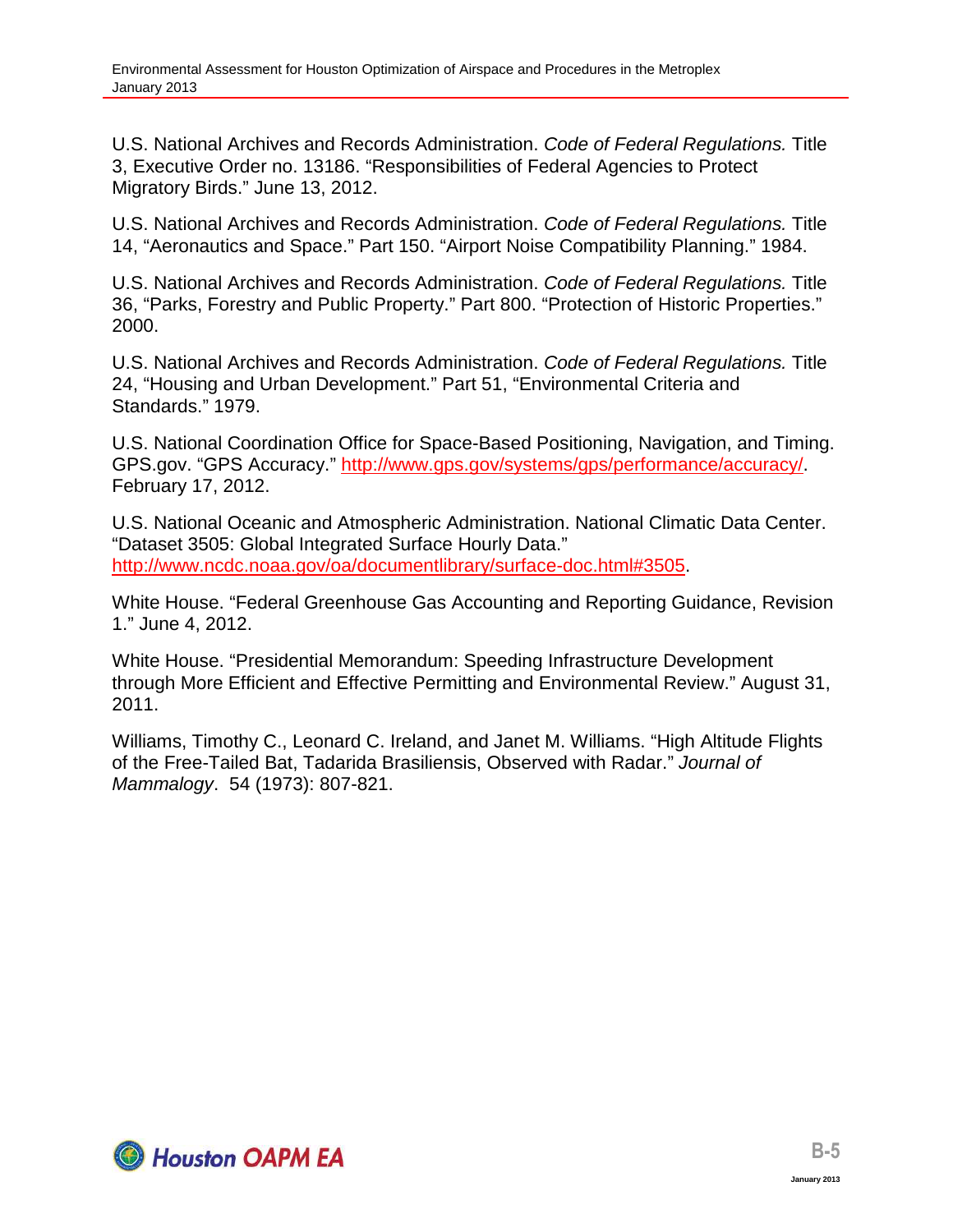*(This page intentionally left blank)*

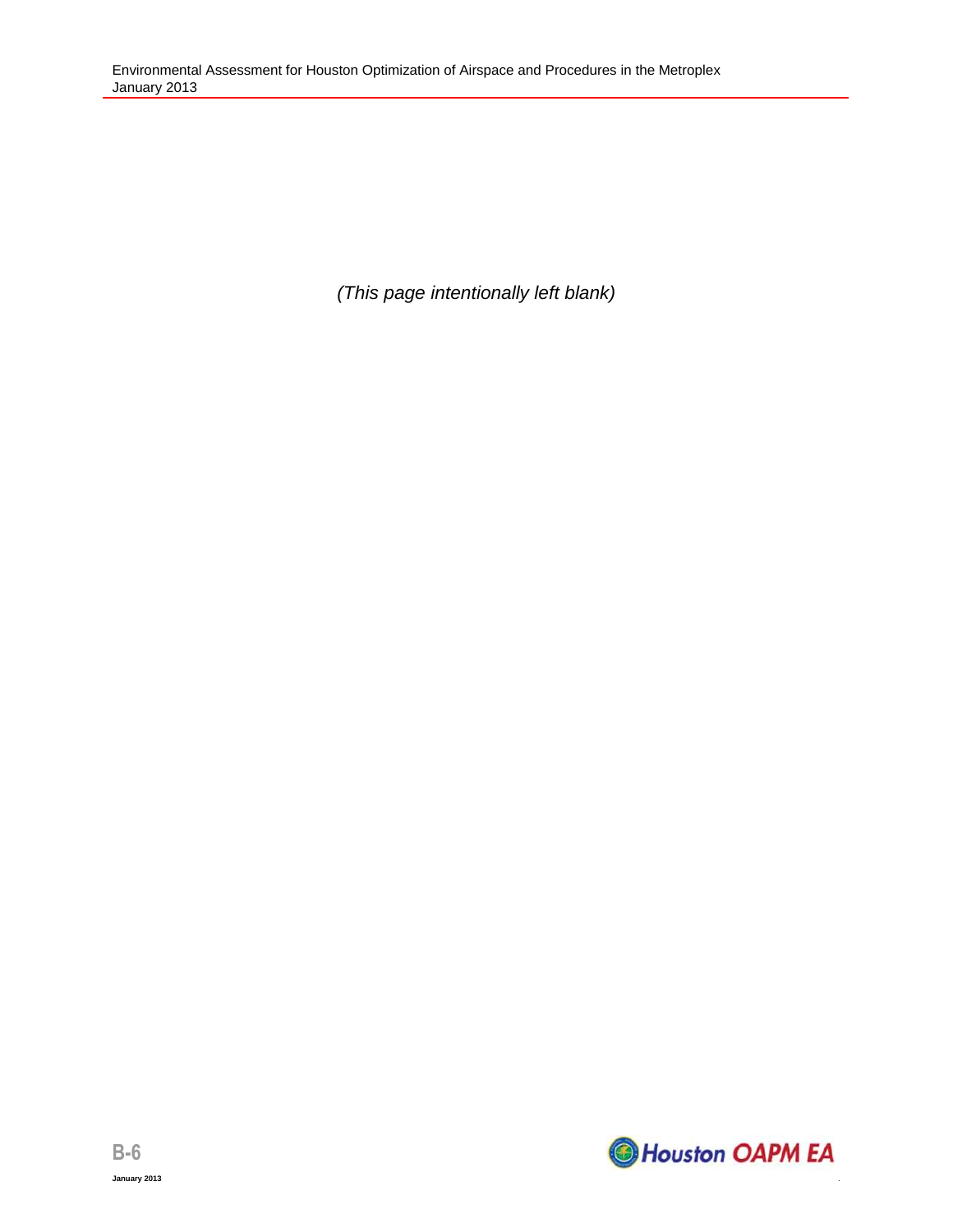#### **Appendix C LIST OF PREPARERS**

As required by Federal Aviation Administration (FAA) Order 1050.1E, the names and qualifications of the principal persons contributing information to this Environmental Assessment (EA) are identified in this section. The FAA employed the efforts of an interdisciplinary team of scientists, technicians, and experts in various fields to accomplish this study, as required by Section 1502.6 of Council on Environmental Quality (CEQ) regulations. Specialists involved in this EA included FAA and support contractor staff in such fields as air traffic control, airspace planning, noise assessment and abatement, DOT Section 4(f) resources, avian and bat species, and other disciplines. While an interdisciplinary approach has been used to develop the EA, all decisions made with regard to the content and scope of the EA are those of the FAA.

| <b>Name and Job Title</b>                                                 | <b>Education</b>                                                                                                                                         | <b>Years of</b><br><b>Experience</b> | Area of Expertise Relating to Project                                                                         | Project<br><b>Responsibilities</b>                                                                                                                                 |
|---------------------------------------------------------------------------|----------------------------------------------------------------------------------------------------------------------------------------------------------|--------------------------------------|---------------------------------------------------------------------------------------------------------------|--------------------------------------------------------------------------------------------------------------------------------------------------------------------|
| Roger McGrath,<br>Environmental<br><b>Protection Specialist</b>           | M.G.A. State and Local<br>Government                                                                                                                     | 42                                   | Management, Administration, Aviation,<br>Environmental and Airspace Planning,<br>Design, and Development      | FAA Project Manager<br>for the Houston OAPM<br><b>Environmental Process</b>                                                                                        |
| Gregory L. Hines,<br>Environmental<br><b>Protection Specialist</b>        | <b>B.A. Political Science</b><br>M.A. Management<br>M.A. Human Resources<br>Development<br><b>B.S. Bioenvironmental</b><br><b>Engineering Technology</b> | 22                                   | Project Management, Administration,<br>and Environmental Planning and<br>Compliance                           | Document Review and<br>Assistant to FAA Project<br>Manager for the<br>Houston OAPM<br><b>Environmental Process</b>                                                 |
| Mark Phipps, Houston<br>OAPM Design and<br>Implementation Team<br>Co-Lead | High School Diploma                                                                                                                                      | 38                                   | Air Traffic Control, Pilot, Airspace<br>Manager Denver Airport, RNAV Project<br>Manager, OAPM Project Manager | FAA Project Manager,<br>Responsible for<br>coordinating all<br>resources and<br>delivering the product<br>according to the<br>timelines as promised to<br>the DOT. |
| Keith Brown, Houston<br>OAPM Design and<br>Implementation Team<br>Co-Lead | <b>B.A.</b> Professional<br>Aeronautics<br>A.A.S Logistics<br>Management                                                                                 | 25                                   | Airport Air Traffic Control, En Route Air<br>Traffic Control, NATCA LMR and<br>Leadership Training            | Represent NATCA in<br>collaborative labor-<br>management leadership<br>of project                                                                                  |

#### Table C-1 Federal Aviation Administration List of Preparers

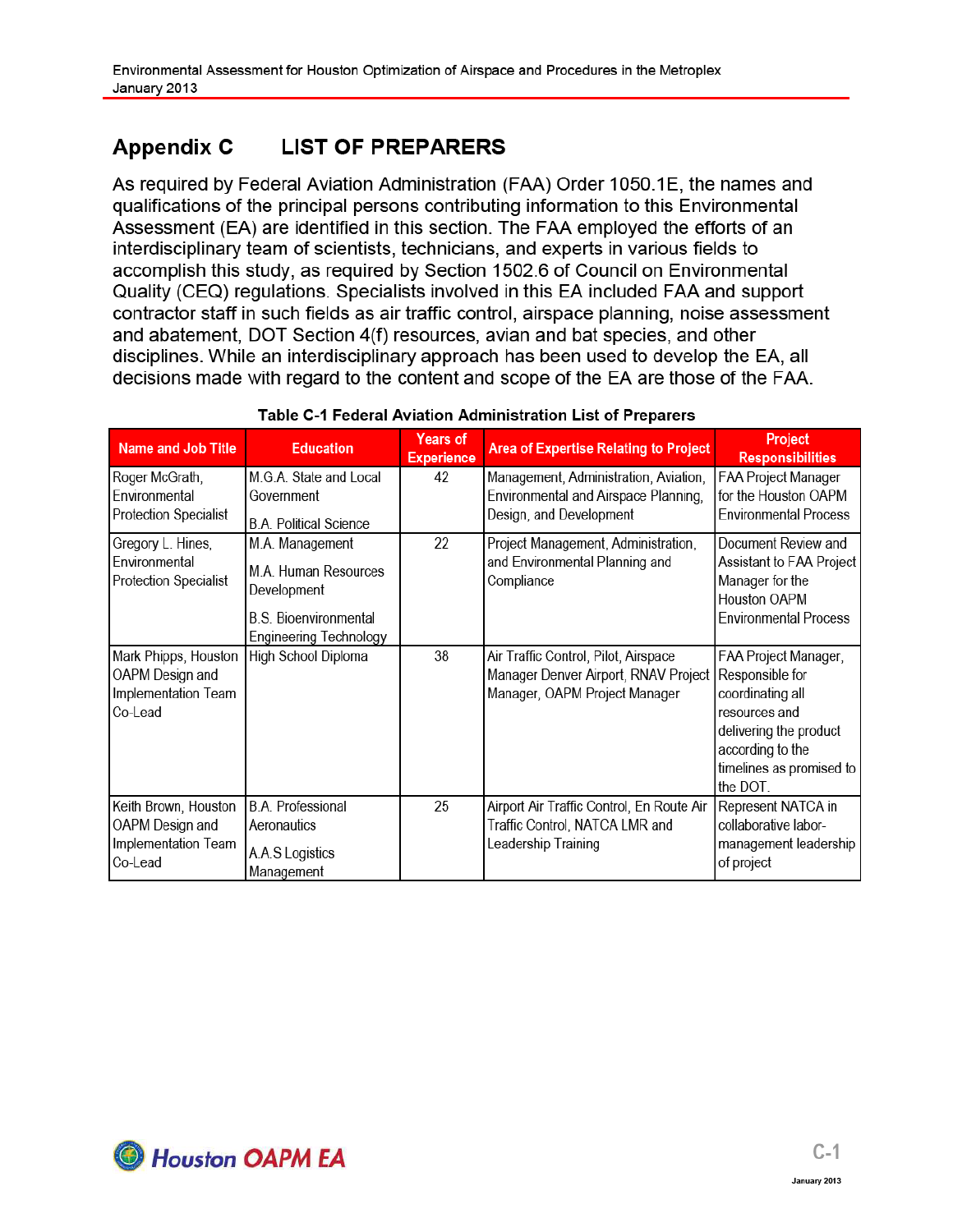| <b>Name and Job Title</b>                                                             | <b>Education</b>                                                                                                               | Years of<br><b>Experience</b> | Area of Expertise Relating to Project                                                                                                                                                                                                                                                              | Project<br><b>Responsibilities</b>                                                                             |
|---------------------------------------------------------------------------------------|--------------------------------------------------------------------------------------------------------------------------------|-------------------------------|----------------------------------------------------------------------------------------------------------------------------------------------------------------------------------------------------------------------------------------------------------------------------------------------------|----------------------------------------------------------------------------------------------------------------|
| David Crandall,<br>Environmental<br>Assessment<br><b>Contractor Technical</b><br>Lead | <b>B.S.</b> Aeronautical<br>Engineering                                                                                        | 14                            | Aircraft noise related projects ranging<br>from EA/EIS preparation, 14 CFR part<br>150 studies, and airport noise<br>monitoring system analysis.                                                                                                                                                   | Environmental<br>Assessment Contractor<br><b>Technical lead</b><br>Noise Impact Analysis                       |
| Robert Miller, Senior<br><b>Vice President</b>                                        | <b>B.A. Mathematics</b>                                                                                                        | 45                            | 5 years in the US Air Force. Managed<br>14 CFR Part 150 Programs at air<br>carrier, general aviation, and joint use<br>facilities, and has conducted<br>assessments of Naval and Marine<br>Corps Air Stations under the Navy's Air<br>Installation Compatible Use Zone<br>(AICUZ) program.         | Document Review and<br><b>Quality Control</b>                                                                  |
| Vinayak Khera, Vice<br>President                                                      | M.S. Environmental<br>Engineering<br><b>B.S. Aircraft Engineering</b><br>(minor in Aviation<br><b>Business Administration)</b> | 15                            | Participated and led a wide variety of<br>aviation studies covering issues related<br>to airspace and airport modeling,<br>environmental planning, staffing<br>requirements, airline financial<br>management, international airline<br>management, air cargo, and economics<br>of airline service. | Project Manager<br>Purpose and Need                                                                            |
| Robert Behr, Senior<br>Consultant                                                     | M.S. Aeronautical<br>Engineering<br><b>B.S.</b> Aeronautical<br>Engineering                                                    | 38                            | 25 years in the US Air Force. Data<br>acquisition and analysis of<br>environmental noise and vibration data<br>for airports and helicopters. Extensive<br>field measurements of noise and<br>vibration with a variety of metrics and<br>instrumentation.                                           | Noise Impact Analysis<br>Alternatives                                                                          |
| Kurt Hellauer,<br><b>Principal Consultant</b>                                         | <b>B.A.</b> Government                                                                                                         | 25                            | National Environmental Policy Act<br>(NEPA) program management,<br>environmental impact analysis, and<br>land-use planning. Background in<br>aircraft operations modeling, airspace<br>analysis, airport operations, and land<br>use planning. FAA Commercial Pilot<br>Certificate.                | Purpose & Need,<br>Alternatives, DOT<br>Section 4(f) Properties,<br>Historic & Cultural<br>Resources, Outreach |
| Jesse Lambert, Senior   M.A. International<br>Consultant                              | Commerce and Policy<br><b>B.A. Political Science</b>                                                                           | 5                             | Provided on-site support to Next<br>Generation Air Transportation System.<br>Expertise includes interagency<br>coordination, sustainable energy policy,<br>and intermodal transportation planning.                                                                                                 | Technical Writer and<br>Document Development                                                                   |
|                                                                                       | Kirk Harris, Consultant M.B.A. Entrepreneurship<br><b>B.S. Aviation</b><br>Management                                          | 5                             | Airline dispatcher and operations<br>specialist. Program Management<br>Support to the FAA/Joint Planning and<br>Development office, and leading<br>industry experts of the Aircraft Working<br>Group/Equipage Standing Committee<br>and the Global Harmonization Working                           | Administrative File<br>Manager, Project<br>Researcher and<br>Document Development                              |

Table C-2 Harris Miller Miller & Hanson Inc. List of Preparers

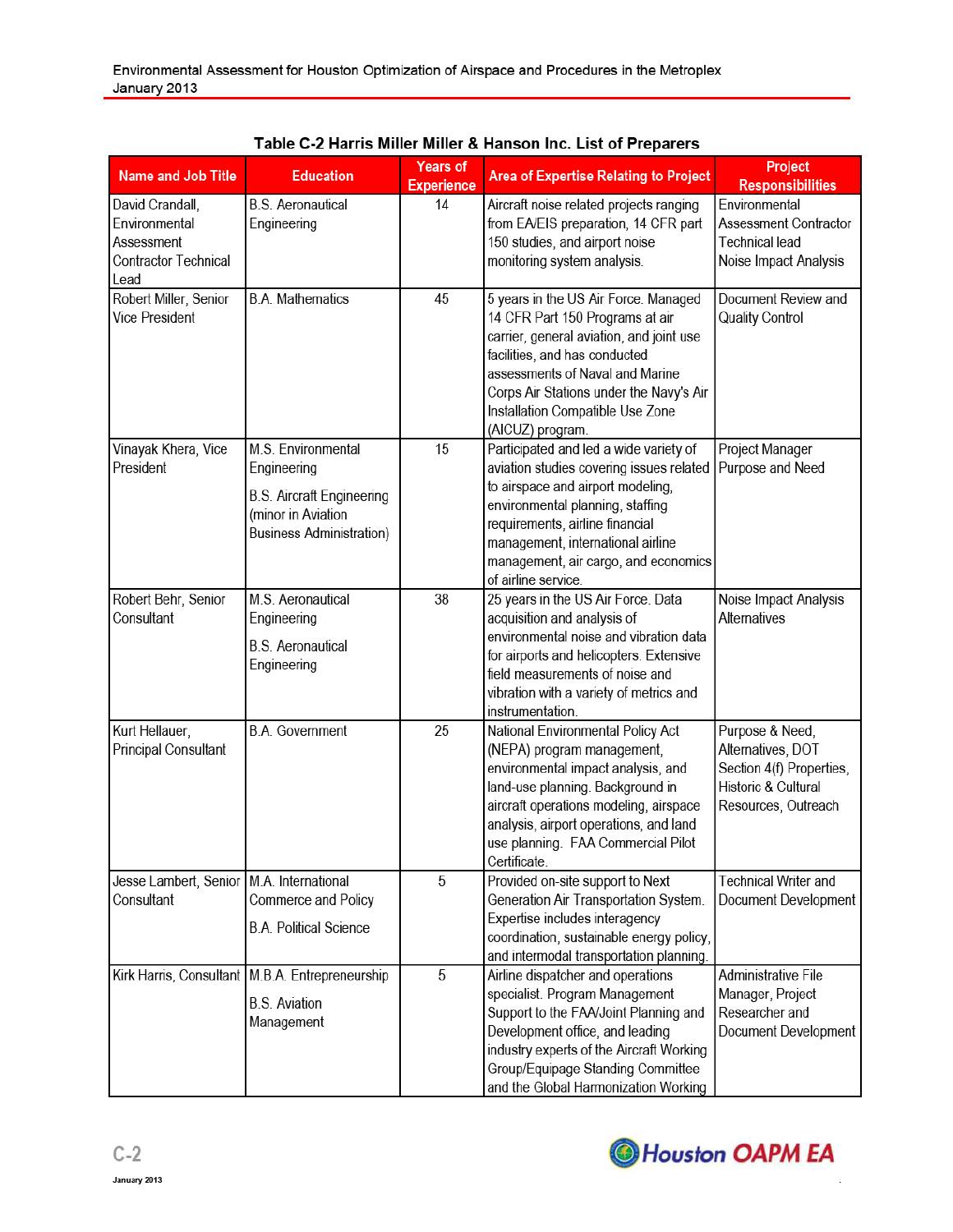| <b>Name and Job Title</b>                                               | <b>Education</b>                                                                                                           | Years of<br><b>Experience</b> | Area of Expertise Relating to Project                                                                                                                                                                                                                                                                                                                                                               | Project<br><b>Responsibilities</b>                               |
|-------------------------------------------------------------------------|----------------------------------------------------------------------------------------------------------------------------|-------------------------------|-----------------------------------------------------------------------------------------------------------------------------------------------------------------------------------------------------------------------------------------------------------------------------------------------------------------------------------------------------------------------------------------------------|------------------------------------------------------------------|
| Sean Doyle,<br>Consultant                                               | <b>B.S. Physics</b><br><b>B.S. Astronomy</b>                                                                               | 7                             | Group.<br>Part 150 and Part 161 studies,<br>Environmental Impact Studies, and<br>other studies related to State and local<br>requirements. Expert user of the<br><b>Federal Aviation Administration's</b><br>airport noise models, the Integrated<br>Noise Model, and the Area Equivalent<br>Method. SQL Database manager and<br>query designer for aircraft radar data<br>evaluation and analysis. | Noise Impact Analysis                                            |
| Michael Hamilton,<br>Senior Geographic<br><b>Information Specialist</b> | <b>B.S.</b> Geographic<br>Information Systems &<br>Cartography<br>A.S. Survey and Highway<br><b>Engineering Technology</b> | 28                            | Use of graphics applications (GIS and<br>CAD) for noise contour creation,<br>overlay, manipulation, environmental<br>noise impacts, Census data analysis<br>including environmental justice and<br>population impacts, noise sensitive<br>mapping, land use mapping and<br>analysis, noise barrier and noise<br>mitigation mapping.                                                                 | Geographic Information<br>Spatial Analysis and<br>Graphics       |
| Philip DeVita, Director, M.S. Environmental<br>Air Quality              | <b>Studies</b><br><b>B.S. Meteorology</b>                                                                                  | 20                            | Air quality permitting and modeling,<br>wind turbine and solar evaluation, air<br>emissions characterization, and<br>meteorological monitoring.                                                                                                                                                                                                                                                     | Air Quality, Natural<br>Resources and climate<br>change analysis |
| Stephen Barrett,<br>Director of Clean<br>Energy                         | M.A. Environmental<br>Science and Policy<br><b>B.A.</b> International<br>Relations                                         | 15                            | Environmental and regulatory<br>consulting and project management.<br>Planning and permitting expert in<br>natural resource issue areas for energy<br>and transportation projects.                                                                                                                                                                                                                  | Wildlife related analysis                                        |
| Diana Wasiuk,<br>Director of Airport and<br>Airspace Management         | <b>M.B.A Aviation</b><br><b>B.A. Aviation Business</b><br>Administration                                                   | 13                            | Project Management, Airfield and<br>Airspace operations                                                                                                                                                                                                                                                                                                                                             | Outreach                                                         |

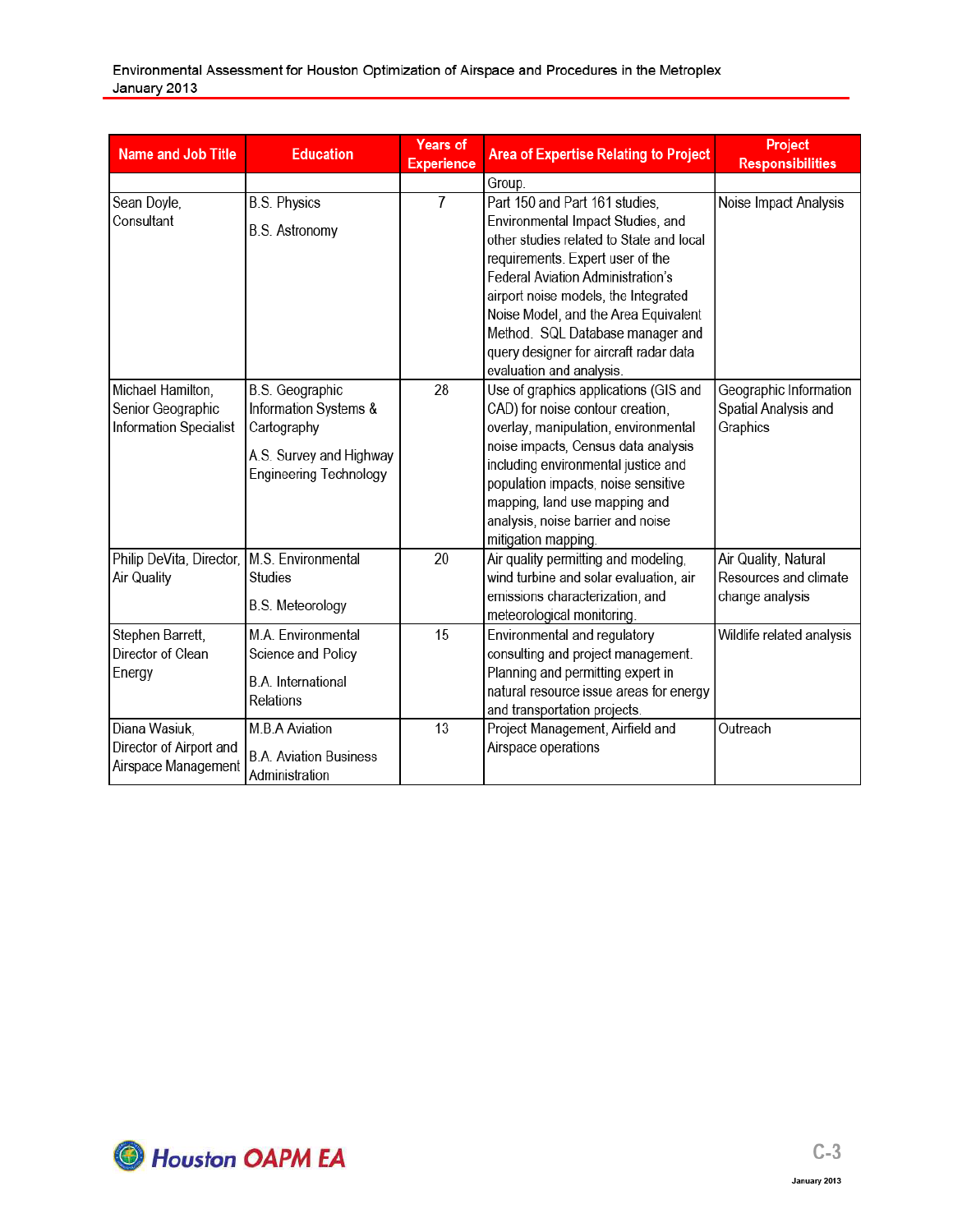*(This page intentionally left blank)*

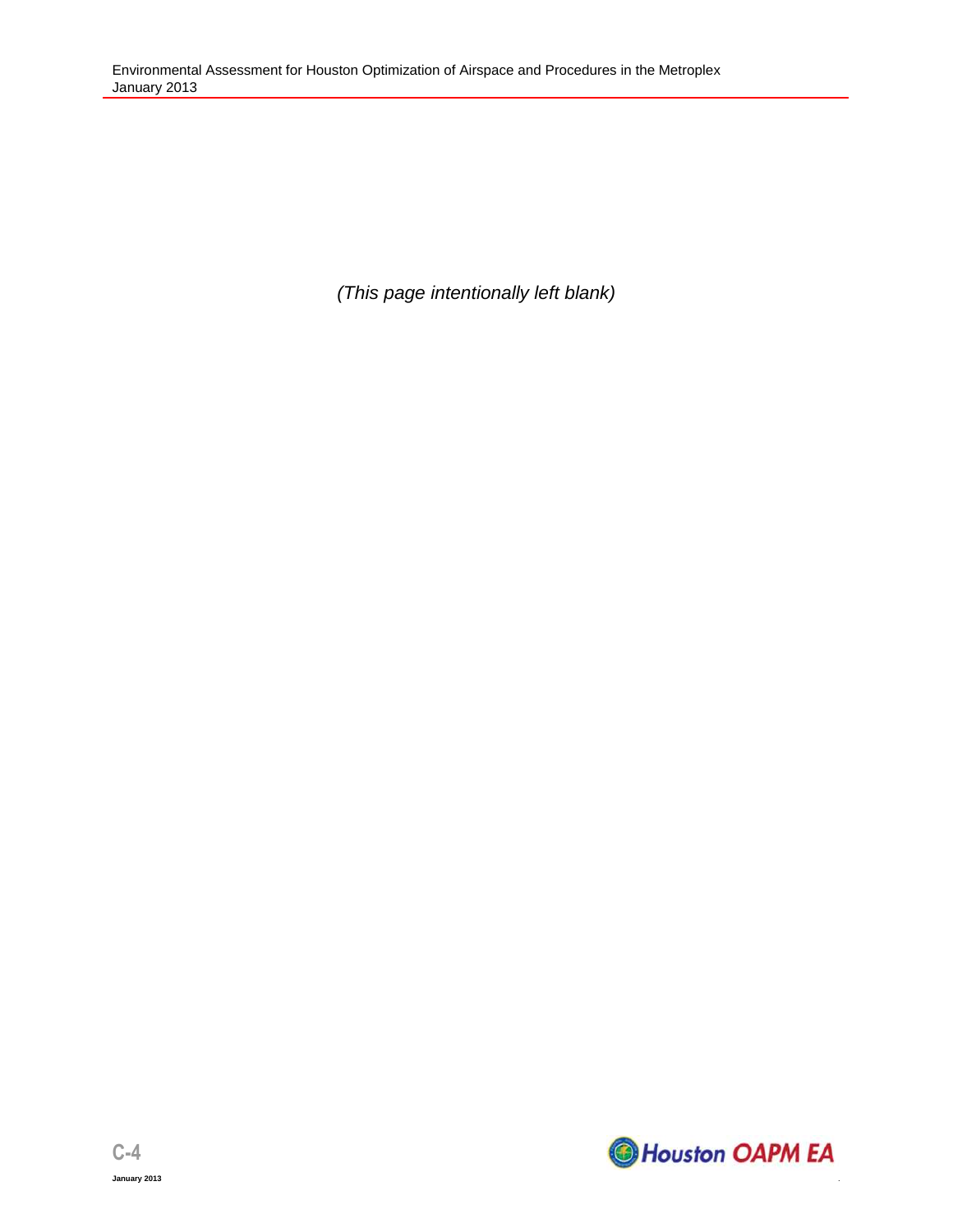# **Appendix D NATIONAL AIRSPACE SYSTEM GUIDEBOOK**

### **D.1 Governing U.S. Airspace**

The *Federal Aviation Act of 1958* delegates various responsibilities to the FAA including control over the use of the nation's navigable airspace and regulation of civil and military operations in that airspace in the interests of safety and efficiency.<sup>1</sup> Within the U.S. National Airspace System (NAS), the FAA manages aircraft takeoffs, landings and the flow of aircraft between airports through an infrastructure of air traffic control and navigation facilities, people (e.g., air traffic controllers, maintenance personnel), and technology (e.g., radar, communications equipment).

The U.S. NAS is one of the most complex aviation networks in the world and when the FAA proposes changes to its design and operation, four principles must be preserved:

- 1. Maintain or improve system safety
- 2. Increase system flexibility, predictability, and access
- 3. Improve efficiency and reduce delays
- 4. Support evolution of emerging technologies

Inside the FAA, the Air Traffic Organization (ATO) is responsible for the safe and efficient use of navigable airspace. ATO is also charged with compliance with the National Environmental Protection Act (NEPA) and other laws and regulations that could be impacted by the (re)design of and air traffic management procedures and the airspace management structure in the NAS.

#### **D.2 Air Traffic Control Fundamentals**

As a public service, the FAA provides the network of infrastructure, people, and technology that is used to monitor, guide, and direct aircraft along routes within the NAS. This service is known collectively as Air Traffic Control (ATC). The ATO is responsible for managing day-to-day ATC operations, including the maintenance of safe separation distances between aircraft, and the efficient flow of air traffic with as little delay as possible while maintaining safety standards.

Aircraft operate under two distinct categories of flight rules: Visual Flight Rules (VFR) and Instrument Flight Rules (IFR). $^2$  These flight rules generally correspond to two categories of weather conditions: Visual Meteorological Conditions (VMC) and Instrument Meteorological Conditions (IMC). VMC generally exist during fair to good weather, when good visibility conditions exist. IMC occur during periods when visibility falls to less than 3 statute miles or the ceiling<sup>3</sup> drops to lower than 1,000 feet. Correspondingly, under VFR a pilot is responsible to "see and avoid" to maintain safe

<sup>&</sup>lt;sup>3</sup> Ceiling: the distance from the ground to the bottom layer of clouds, defined as the point where the clouds cover more than 50 percent of the sky



 $1$  Title 49, U.S.C., Section 40101(d)4

 $2$  Title 14, Code of Federal Regulations (CFR), Part 91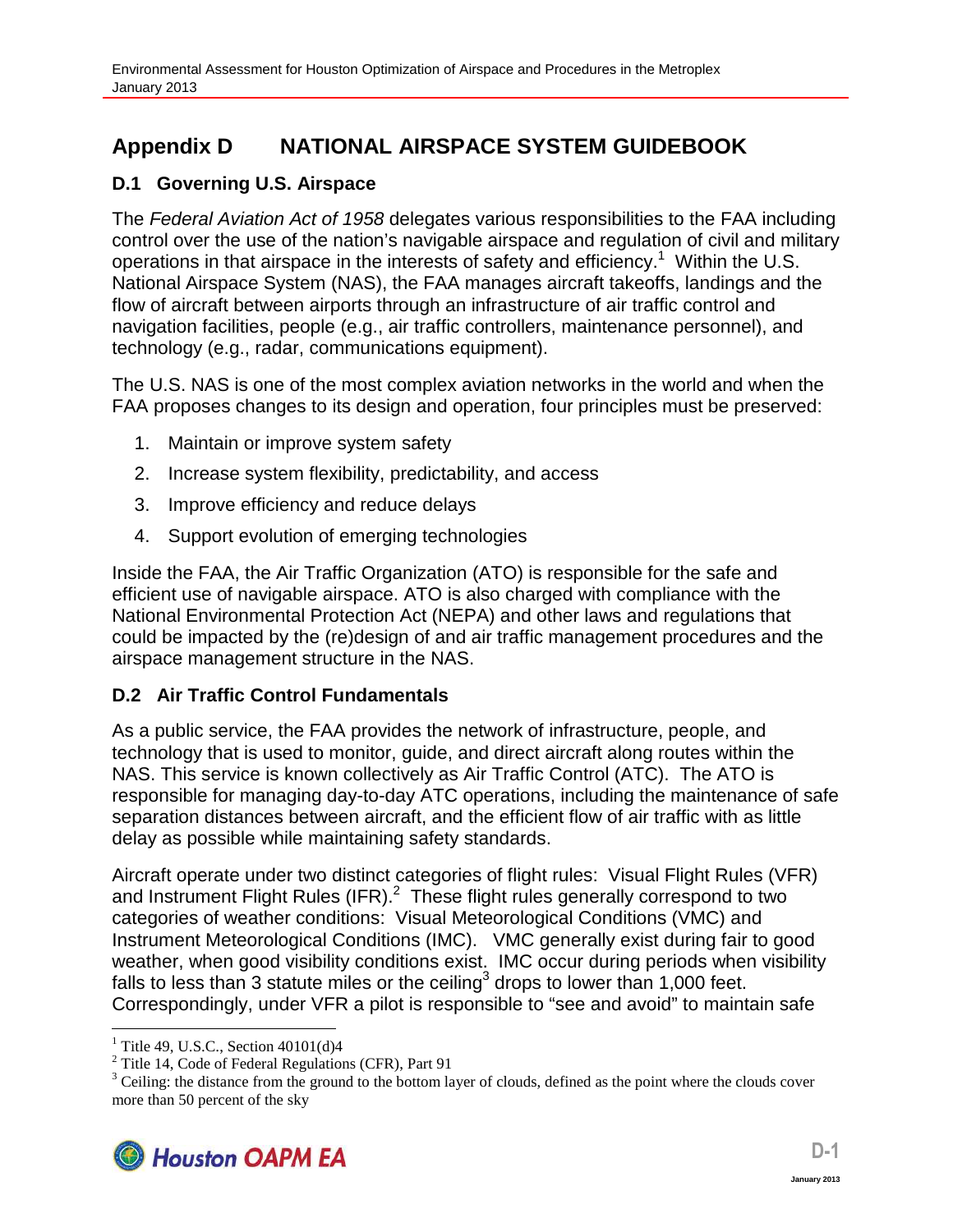separation from other aircraft and obstacles. IFR procedures are designed for use when separation from other aircraft and terrain is maintained by cockpit instrument reference or radar. Pilots must follow IFR during IMC. Regardless of weather conditions, however, the majority of commercial air traffic operates under IFR.

Based on factors such as aircraft type and weather, among others, air traffic controllers apply various rules to maintain defined minimum distances (e.g., separation) between aircraft<sup>4</sup>:

- Vertical Separation: Separation between aircraft operating at different altitudes
- Longitudinal Separation: Separation between aircraft operating along the same flight route, referring to the distance between a lead and a following aircraft; also referred to as "in-trail" separation
- Lateral Separation: Separation between aircraft operating along two separate but proximate flight routes

Standard instrument procedures define routes along which aircraft operate. For aircraft operating under IFR, air traffic controllers maintain separation by monitoring and directing pilots of aircraft following standard instrument procedures. Controllers monitor the aircraft routes, altitudes, and airspeeds using various sensors (e.g., radar and satellites). Effectively, this system of procedures defines the routes along which IFR aircraft operate. Procedures are intended to provide predictable, efficient flight routes to move aircraft through the airspace in an orderly manner, minimizing the need for communication between the controller and pilot. "Conventional" standard instrument procedures rely on verbal instructions from controllers to the pilot, in conjunction with instrument guidance transmitted from ground-based navigational aids (NAVAIDs). The aircraft flies above the NAVAIDS along a point-to-point route while the aircraft cockpit instruments receive instructions via data communication with the NAVAIDs below.

More recently, FAA modernization has begun to employ innovative technologies to enhance routes defined by standard instrument procedures. Area Navigation (RNAV) is one such technology, which enables RNAV-equipped aircraft to fly more precise and efficient routes. RNAV procedures are based on instrument guidance transmitted from a network of ground-based NAVAIDS operating in concert, as well as space-based navigational aids that use Global Positioning System (GPS) technology. A comparison of "conventional" and RNAV standard instrument procedures is illustrated in Figure D-1.



<sup>4</sup> FAA Order 7110.65T, Air Traffic Control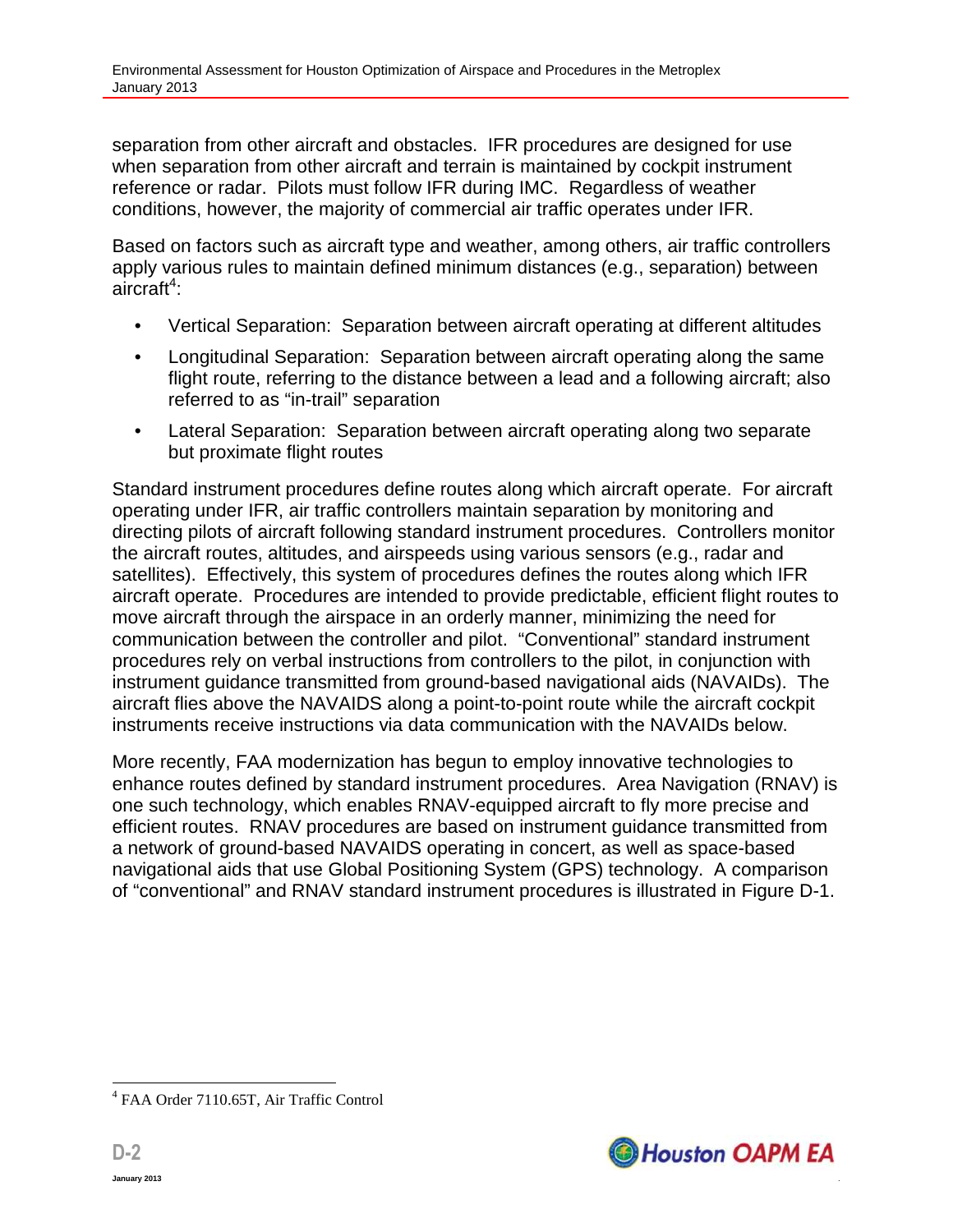

Figure D-1 Comparison of Conventional and RNAV Procedures

In certain locations where standard instrument procedures do not exist, or in congested terminal airspace, controllers must maintain safety within the airspace by using one or a

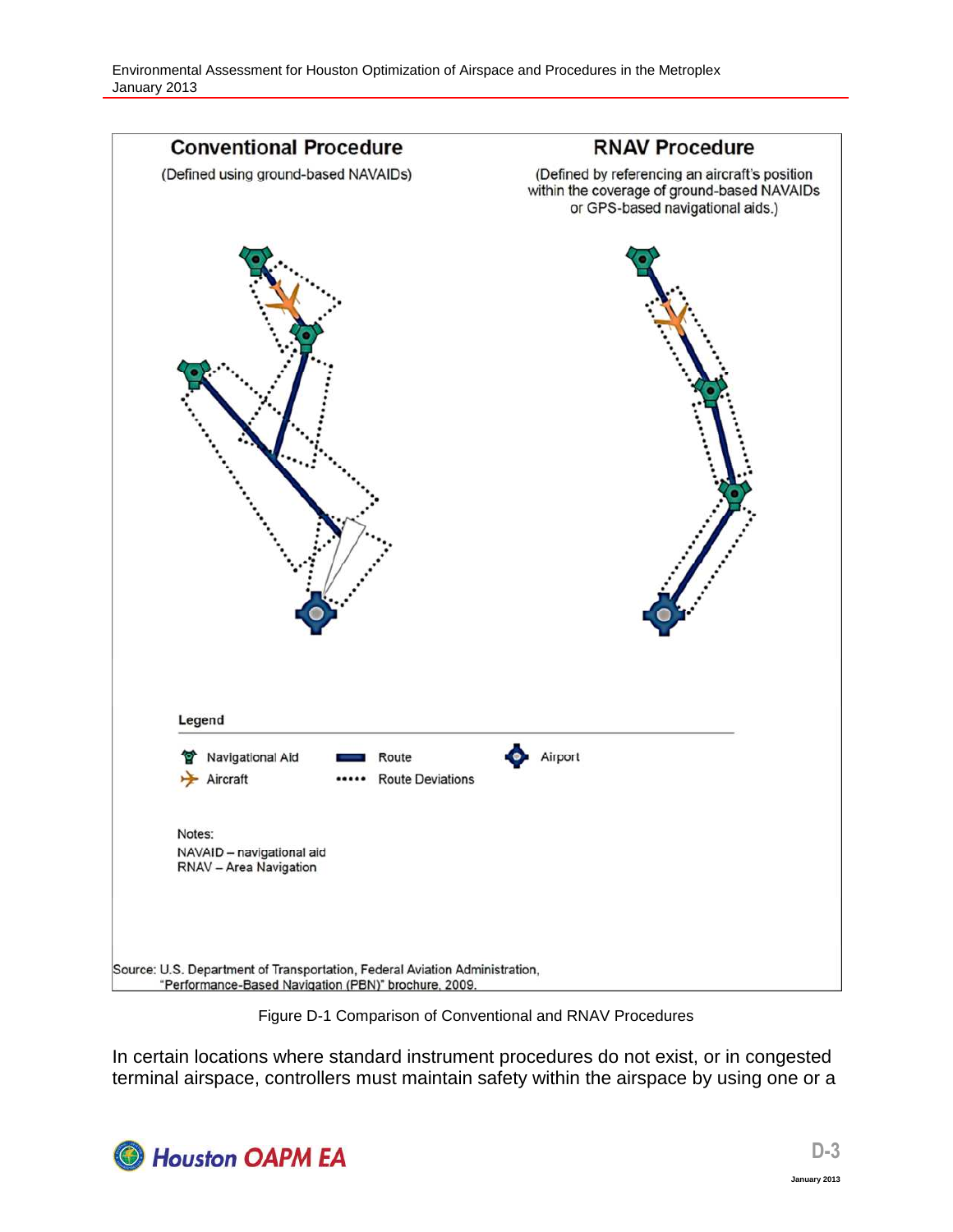combination of management tools and coordination techniques, shown in Table D-1. Use of these tools and coordination techniques increases air traffic controller and pilot workload and can impact flight time, distance, and predictability.

|                                              | <b>Description</b>                                                                                                   | <b>Flight Impact</b>                                                                                                 | <b>Workload Impact</b>                                       |
|----------------------------------------------|----------------------------------------------------------------------------------------------------------------------|----------------------------------------------------------------------------------------------------------------------|--------------------------------------------------------------|
| <b>Hold Pattern or</b><br><b>Ground Hold</b> | Assigning an aircraft to a holding<br>pattern in the air or holding an<br>aircraft on the ground before<br>departure | Can delay aircraft that are holding<br>on the ground or increase flight<br>time of aircraft holding during<br>flight | Increases controller and pilot<br>communication requirements |
| Level-off                                    | Leveling the altitude of an aircraft<br>during its ascent or descent                                                 | Can decrease fuel efficiency                                                                                         | Increases controller and pilot<br>communication requirements |
| Reroute                                      | Rerouting aircraft to manage<br>congestion                                                                           | Can increase flight time and<br>distance, and decrease flight<br>route predictability                                | Increases controller and pilot<br>communication requirements |
| <b>Speed Control</b>                         | Reducing or increasing aircraft<br>speed                                                                             | Can increase flight time if speed<br>is reduced or decrease flight plan<br>predictability                            | Increases controller and pilot<br>communication requirements |
| Vectoring                                    | Issuing compass directions to modify<br>the route of an aircraft                                                     | Can increase flight time and<br>distance, and decrease flight<br>route predictability                                | Increases controller and pilot<br>communication requirements |

| Table D-1 Management Tools and Coordination Techniques |  |  |  |
|--------------------------------------------------------|--|--|--|
|--------------------------------------------------------|--|--|--|

As an aircraft moves from origin to destination, ATC personnel function as a team, managing the safe "flow" of aircraft and transferring control from one ATC facility to the next. Overall, managing departure flow is less complicated because aircraft can often be held on the ground to maintain aircraft separation if conflicts are anticipated. Managing arrival flow, however, tends to be more complicated because arriving aircraft are already airborne and thus require more complicated management to maintain a safe airspace environment.

## **D.2.1 Phases of Flight**

Control of a typical commercial aircraft flight begins with a controller in an **Air Traffic Control Tower (ATCT)** issuing departure clearance instruction to the pilot. ATCTs control departing and arriving flights that are normally within a few miles of the airport as well as aircraft on the ground at the airport. ATCTs normally use visual contact to track arriving and departing aircraft and those on the ground.

Once the aircraft leaves the vicinity of the airport, a **Terminal Radar Approach Control (TRACON)** facility normally assumes responsibility for guiding the flight. Controllers in a TRACON use short-range radar to identify and track aircraft out to an approximate distance of 50 miles from the airport. Airspace assigned to a TRACON is divided into sectors<sup>5</sup>. A controller, or team of controllers, manages the safe, orderly and expeditious flow of air traffic within the sector. As aircraft move through the TRACON-controlled airspace, management responsibility is transferred and the aircraft is "handed off" from a controller in the previous sector to the controller in the new sector. Inside the

<sup>&</sup>lt;sup>5</sup> Sector: a portion of positively controlled airspace having defined geographic and altitude boundaries



**D-4**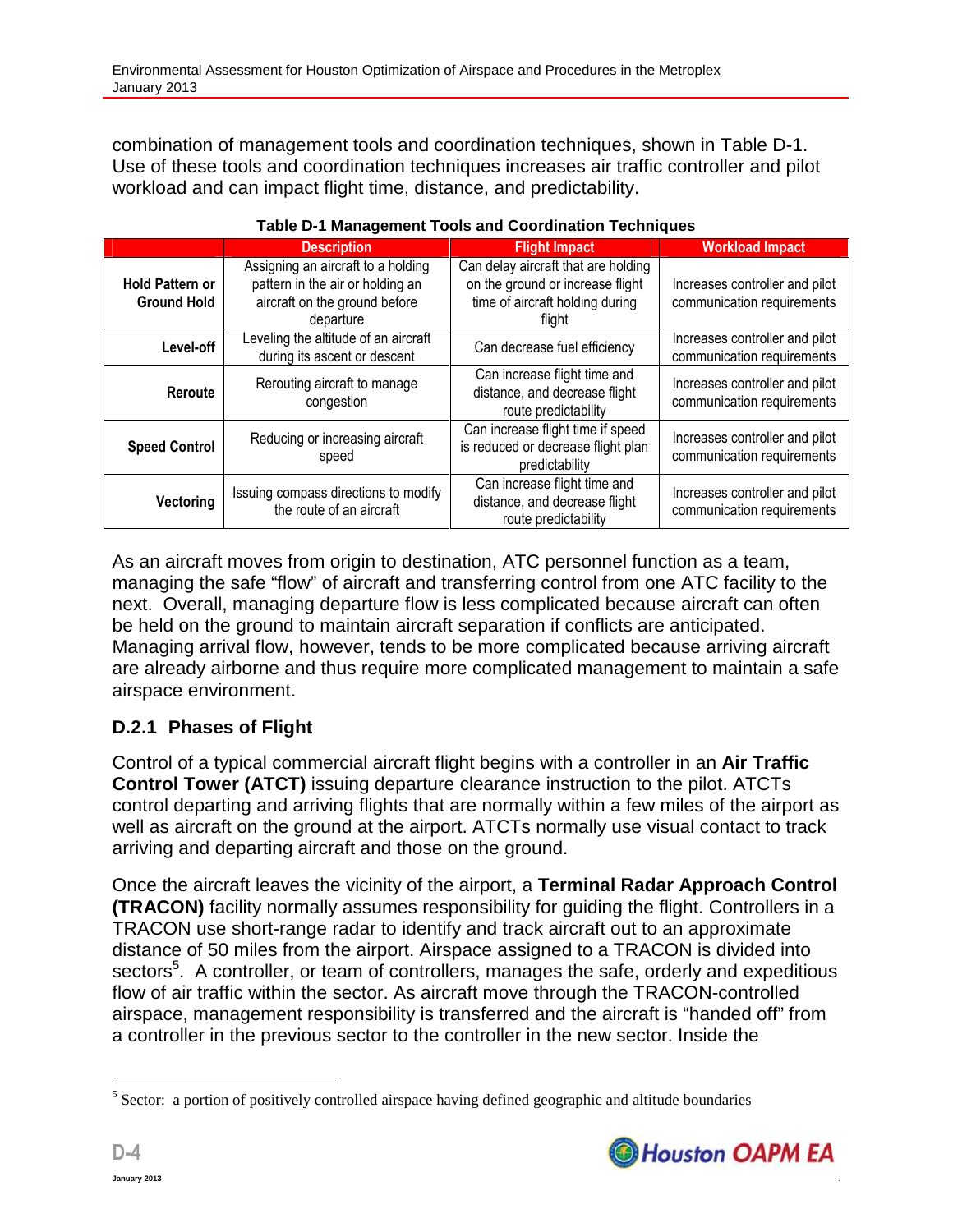TRACON, or "terminal," airspace, FAA typically requires separation of three nautical miles (NM) lateral or 1,000 feet vertical between aircraft.<sup>6</sup>

As the aircraft moves further from the airport and climbs to higher cruising altitudes, control is passed to an **Air Route Traffic Control Center (ARTCC)**, a much larger airspace than a TRACON. Controllers in an ARTCC, or "Center", use long-range radar to identify and track aircraft. Within ARTCC, or "en-route", airspace, FAA typically requires a larger lateral separation of five NM. $^7$  In remote areas without proximity to an ATCT or TRACON, the Center also assumes responsibilities that would be otherwise designated to airport and terminal area controllers.

As the aircraft proceeds towards its destination, control is typically transferred to succeeding Centers along the flight route and then back to a TRACON and ATCT as the aircraft approaches its destination airport. This tower to tower process is illustrated in Figure D-2.



Figure D-2 Phases of Flight

#### **D.3 Next Generation Air Transportation System**

The Next Generation Air Transportation System (NextGen) is the Federal Aviation Administration's (FAA) plan to modernize the National Airspace System (NAS) through 2025. $8$  Through NextGen, the FAA is addressing the impact of air traffic growth by increasing NAS capacity and efficiency while simultaneously improving safety, reducing environmental impacts, and increasing user access to the NAS. To achieve its NextGen goals, the FAA is implementing new Performance-Based Navigation (PBN) routes and procedures that leverage emerging technologies and aircraft navigation capabilities.

<sup>6</sup> Aeronautical Information Manual, Change 1, August 3, 2006, Chapter 4.

<sup>7</sup> Ibid.

<sup>&</sup>lt;sup>8</sup> FAA Fact Sheet - NextGen Goal: Performance-Based Navigation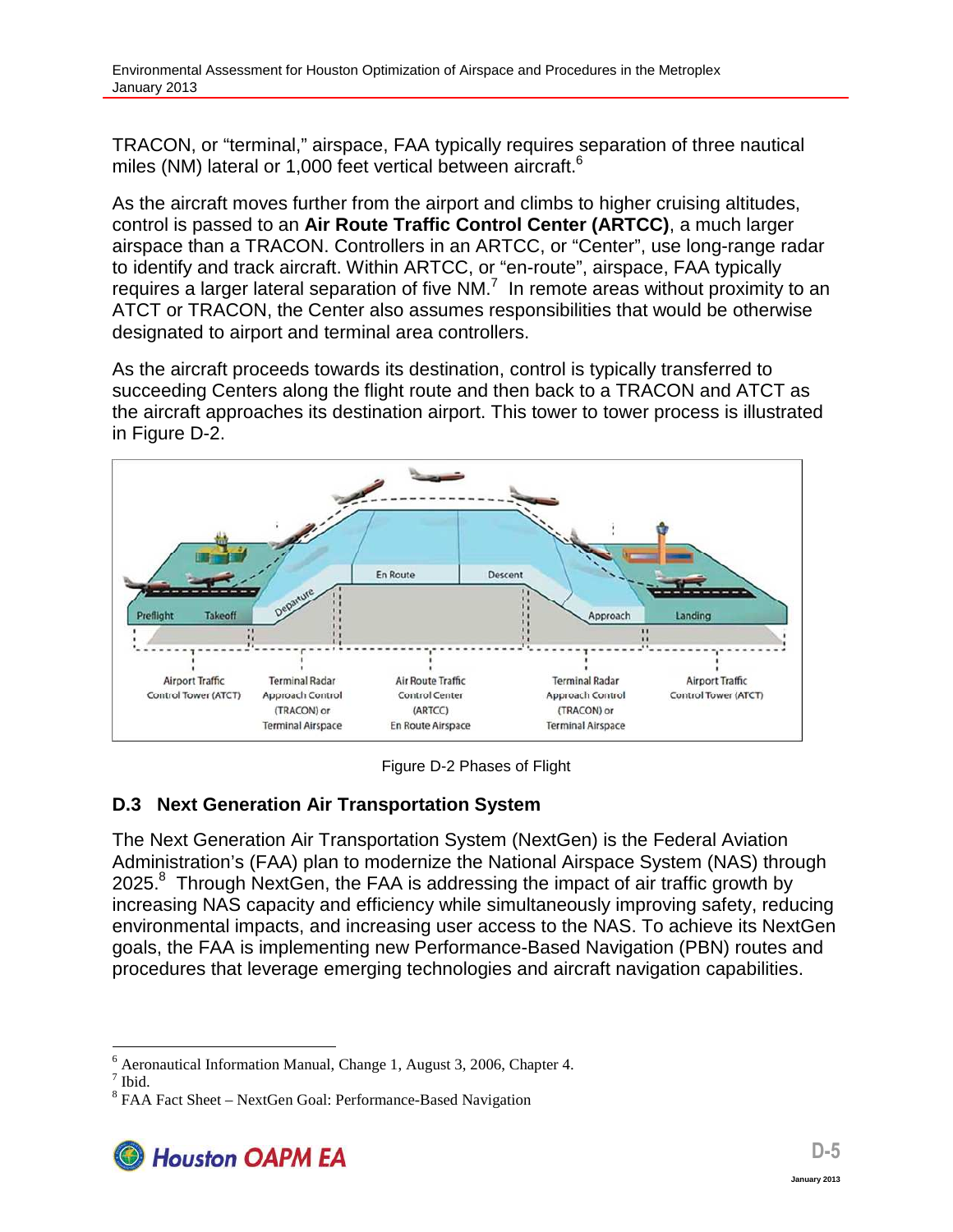## **D.3.1 Performance-Based Navigation (PBN)**

PBN is a framework for defining performance requirements in "navigation specifications." PBN framework can be applied to an air traffic route, instrument procedure, or defined airspace. PBN provides a basis for the design and implementation of automated navigation along flight paths, as well as for airspace design and obstacle clearance. The two main components of PBN framework are Area Navigation (RNAV) and Required Navigation Performance (RNP). Once the required performance level is established, the aircraft's own capability determines whether it can safely achieve the specified performance and qualify for the operation.

Several NextGen solutions are dependent on RNAV and RNP implementation as enabling technology in the NAS, including:

- Trajectory-Based Operations (TBO)
- Closely Spaced Arrivals/Departures at High-Density Airports
- Flexible Terminals and Airports
- Optimized Profile Descent (OPD)

These advances in aircraft capabilities and air traffic system operations support the transition to performance-based operations, enabled by RNAV and RNP.<sup>9</sup>

#### **D.3.1.1Area Navigation (RNAV)**

RNAV enables aircraft to fly on any desired flight path within the coverage of groundand/or spaced-based navigation aids. Without it, aircraft have to navigate from one NAVAID to another, often flying significant distances outside of a direct path to their destination. RNAV procedures are typically used to provide terminal-area arrival procedures and instrument departure procedures.<sup>10</sup> While RNAV paths are typically limited to straight lines, they represent an improvement over conventional, groundbased navigation in the sense that they allow an aircraft to fly a direct, straight route. RNAV is less precise than RNP, currently does not offer curved paths, and does not provide an onboard monitoring and alerting capability.

An RNAV approach is the simplest type of PBN procedure, offers precision-like landing approach procedures without the need for traditional ground radio-navigation infrastructure and also providing a back-up system for existing ground-based navigation procedures.

#### **D.3.1.2Required Navigation Performance (RNP)**

RNP is a method of aircraft navigation that utilizes modern flight computers, GPS and innovative new procedures to precisely fly predetermined paths programmed into aircraft computers. Accurate navigation performance is ensured through the ability of

<sup>&</sup>lt;sup>10</sup> FAA Fact Sheet – NextGen Goal: Performance-Based Navigation



**D-6**

<sup>&</sup>lt;sup>9</sup> FAA Fact Sheet – NextGen Goal: Performance-Based Navigation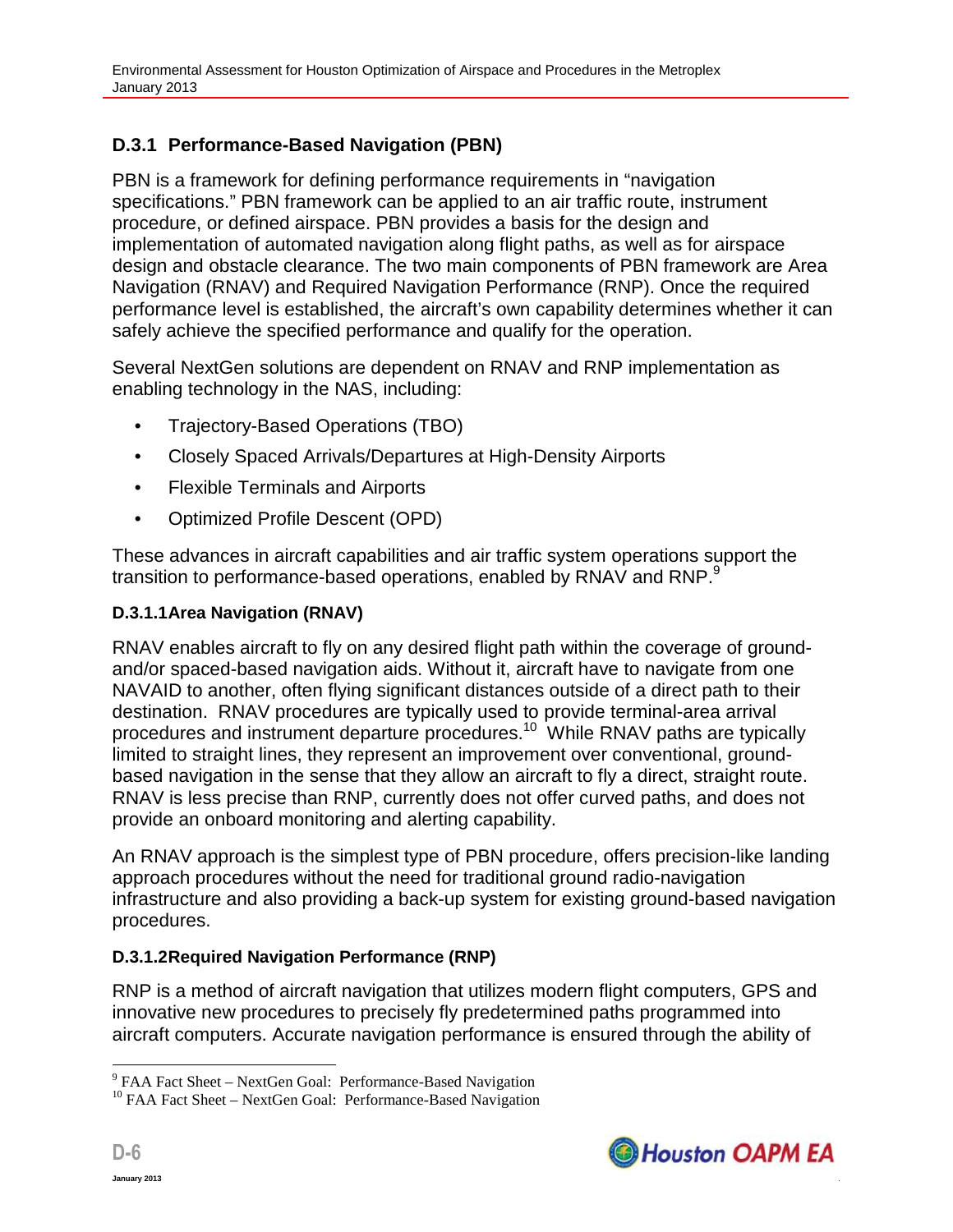the aircraft's Flight Management System (FMS) to monitor the performance it achieves and inform the crew if the requirement is not met during an operation. This onboard monitoring and alerting capability enhances the pilot's situational awareness and can enable reduced obstacle clearance or closer route spacing without ATC intervention. RNP is increasingly used for airport arrival and departure procedures that reduce flight distances and reduce thrust settings, with fuel cost savings. RNP also can facilitate noise and emissions reductions, benefiting airport neighbors and the environment. The accuracy and all-weather capability of RNP creates flight safety benefits as well.<sup>11</sup>

RNP – Authorization Required, the highest-performing type of PBN procedure, offers the most benefit to users by allowing for predetermined, precise, curved flight paths that reduce flight distances, conserve fuel, and preserve the environment.

#### **D.3.1.3Optimized Profile Descent (OPD)**

The precision, accuracy and reliability of PBN flight paths (especially RNP) gives ATC the ability to sequence air traffic predictably so that an advanced arrival procedure, called an Optimized Profile Descent (OPD), can be accommodated without interrupting conventional operations. An OPD is a procedure in which the aircraft's FMS facilitates a continuous descent from the top of descent to touchdown, without level-off segments. The FMS chooses the optimum point to begin an aircraft's descent to landing and then selects the lowest possible thrust setting (often flight idle) to keep the aircraft on a desired descent profile, adjusting for wind, temperature, and other flight variables throughout the descent. This reduces  $CO<sub>2</sub>$  emissions and fuel burn.

#### **D.4 Efficiency of the National Airspace System**

As indicated in Section 2, the use of air traffic management tools, such as vectoring and holding, can impact flight time and distance, resulting in delay and reduced efficiency in the NAS. Efficiency is gauged using various metrics that assess the productive use of ATC resources in comparison to system capacity – defined as the "throughput" of operations using a specific resource, like a runway or a section of airspace, over time.

A runway can accommodate a defined number of aircraft operations, which is considered the capacity of the runway.<sup>12</sup> One measure of runway capacity is *runway throughput*, which is the expected number of operations (arrivals and/or departures) that a runway can accommodate in one hour while maintaining safe operating standards. The combined capacity of multiple runways at an airport can be defined by *airfield throughput*. Airfield throughput factors in the operating dependencies between multiple runways to maintain safe operating standards.

At an airport served by more than one runway, runway operating configurations are established to define optimal combinations of two or more runway ends to accommodate arriving and departing aircraft under differing conditions, such as

 $12$  An aircraft "operation" is defined by the FAA as one takeoff or one landing by an aircraft.



<sup>&</sup>lt;sup>11</sup> FAA Fact Sheet – NextGen Goal: Performance-Based Navigation